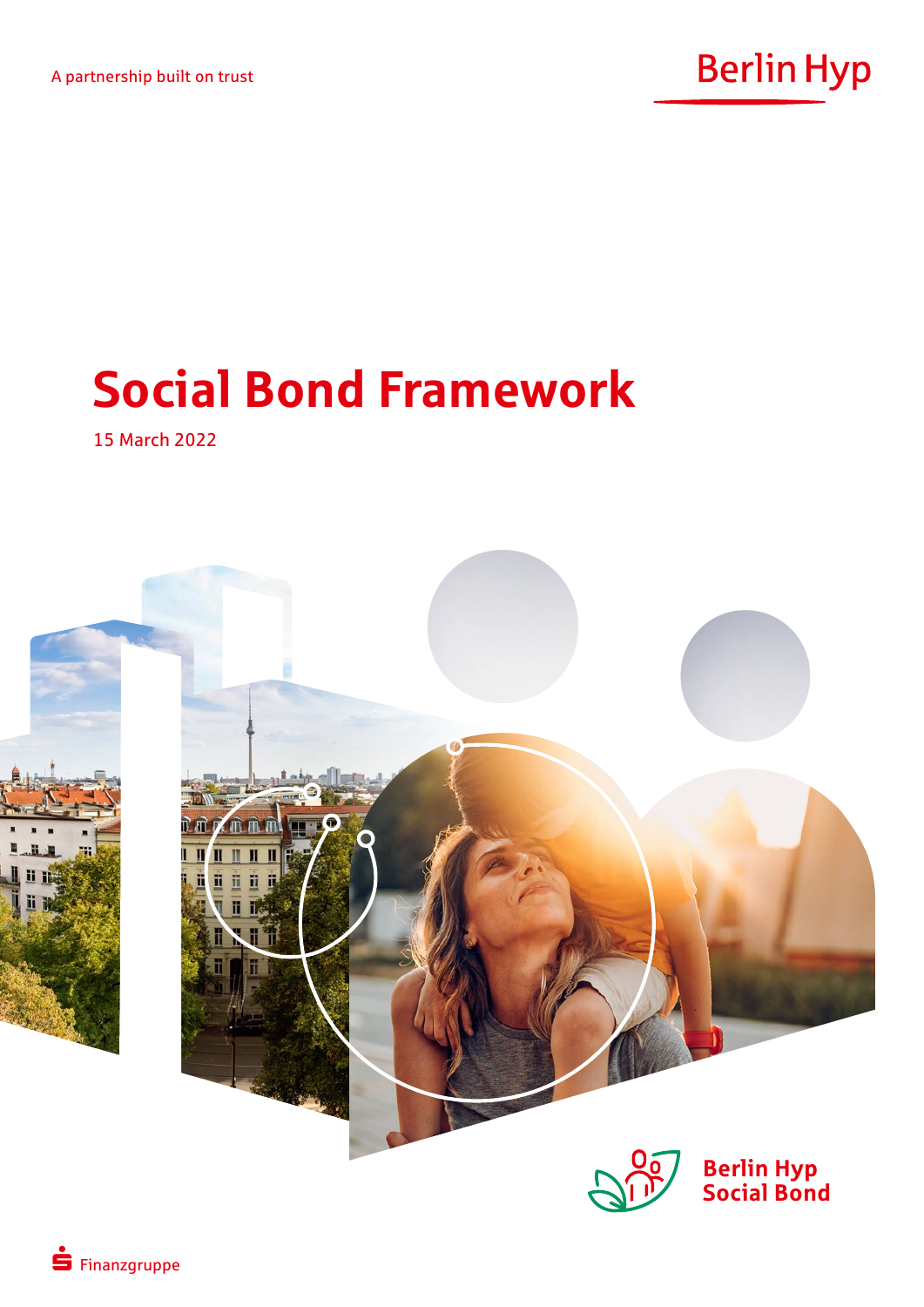# **Contents**

|                   | 1. Berlin Hyp's Sustainability Strategy                              | 2  |  |  |
|-------------------|----------------------------------------------------------------------|----|--|--|
|                   | 1.1. Social Strategy: Horizontal Dimension (entity-level)            | 3  |  |  |
|                   | 1.2. Social Strategy: Vertical Dimension (activity-level)            | 4  |  |  |
| 2.                | <b>Rationale for the Social Bond Framework</b>                       | 5  |  |  |
| 3.                | <b>Social Bond Program</b>                                           | 7  |  |  |
|                   | 3.1. Social Pfandbrief                                               | 7  |  |  |
|                   | 3.2. Social Senior Bonds (senior preferred and senior non-preferred) | 7  |  |  |
|                   | 3.3. Social Tier 2 Bonds                                             | 7  |  |  |
|                   | 3.4. Social Commercial Paper                                         | 7  |  |  |
| 4.                | <b>Social Bond Framework</b>                                         | 8  |  |  |
|                   | 4.1. Use of Proceeds                                                 | 8  |  |  |
|                   | 4.2. Process of Selection & Evaluation                               | g  |  |  |
|                   | 4.3. Management of Proceeds                                          | 10 |  |  |
|                   | 4.4. Reporting                                                       | 11 |  |  |
|                   | 4.5. External verification                                           | 12 |  |  |
| <b>Appendix I</b> |                                                                      |    |  |  |
|                   | <b>Appendix II</b>                                                   | 16 |  |  |
|                   | <b>Disclaimer</b>                                                    | 17 |  |  |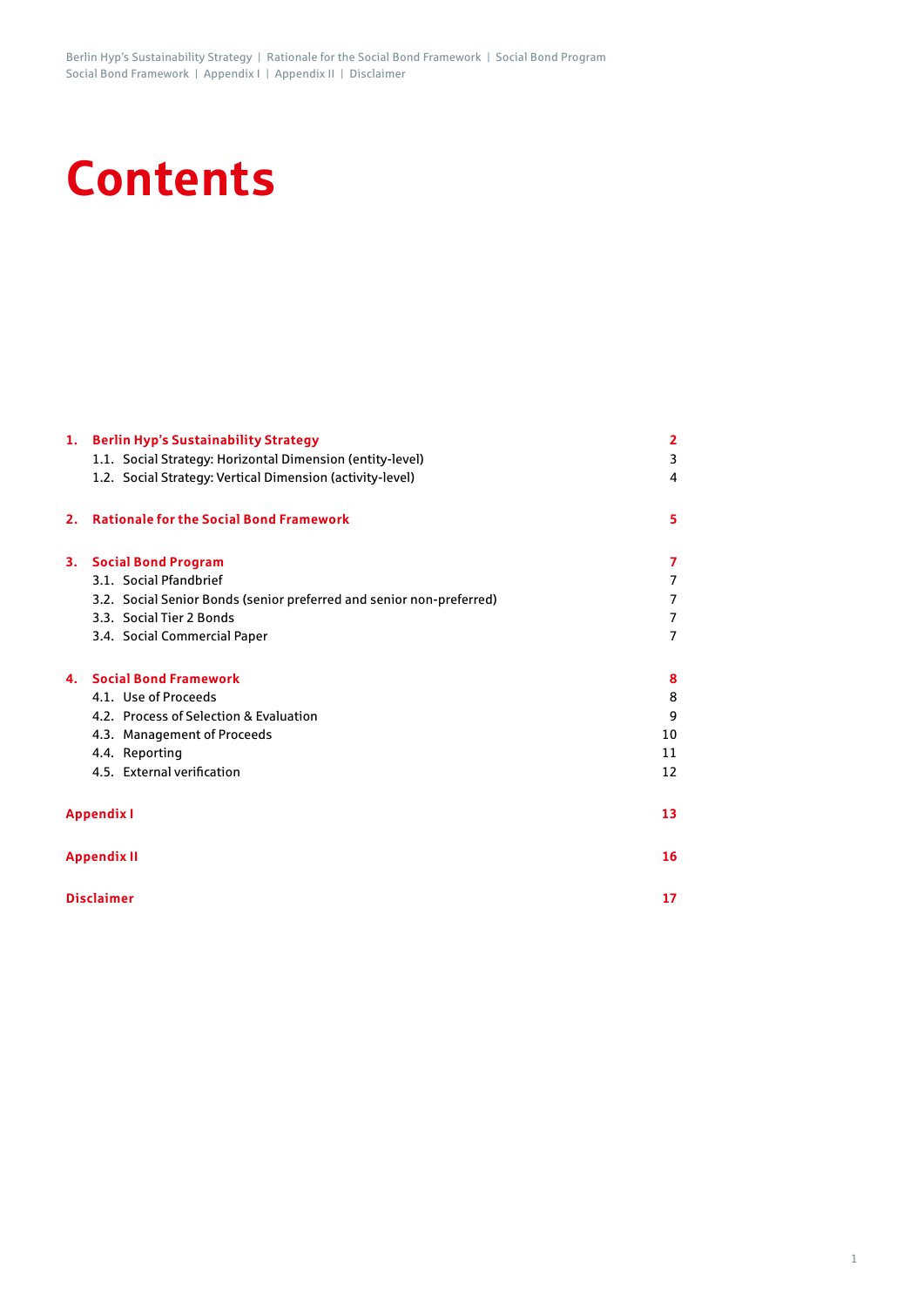# **1. Berlin Hyp's Sustainability Strategy**

Berlin Hyp AG ("Berlin Hyp") is a pioneer in terms of sustainable development and has one of the most advanced climate strategies in the European banking landscape. The Bank aims to play an active part in the necessary green transition of the European building sector. Therefore, an extensive ESG (Environmental, Social, Governance) policy has been part of its corporate strategy and business operations for many years.

In 2013, the Bank decided to incorporate its existing policy and practice in a sustainability management system covering numerous ESG criteria. Financing energy-efficient green buildings has been part of Berlin Hyp's ESG activities closest to its core business: commercial real estate lending. Since 2015, when the Bank issued its inaugural Green Pfandbrief, the first green covered bond to be issued worldwide, Berlin Hyp's loans for energy-efficient green buildings are refinanced by issuing green bonds. To enhance its green finance franchise,

the Bank introduced pricing incentives for eligible businesses in 2016. In 2017, the ambition to have a leading position in green finance was included to Berlin Hyp's overall strategic goals. An expansion of its Green Finance Portfolio to 20 percent of its overall loan portfolio was set as a strategic performance target (SPT) by year-end 2020 and was achieved a year ahead of schedule.

The high relevance of the real estate sector and the disruptive nature of new standards such as the EU Taxonomy's buildings and construction criteria are key reasons why Berlin Hyp has not only set another new sustainability target for itself, but also a far-reaching Sustainability Agenda in August 2020. The Sustainability Agenda was extended to Berlin Hyp's ESG Target Vision in October 2021 with four different dimensions, as shown in the figure below.<sup>1</sup>

<sup>1</sup> **[https://www.berlinhyp.de/files/media/corporate/nach](https://www.berlinhyp.de/files/media/corporate/nachhaltigkeit/strategie/en/bhyp-fl-esg-positionspapier-eng-ew2.pdf)[haltigkeit/strategie/en/bhyp-fl-esg-positionspapier](https://www.berlinhyp.de/files/media/corporate/nachhaltigkeit/strategie/en/bhyp-fl-esg-positionspapier-eng-ew2.pdf)[eng-ew2.pdf](https://www.berlinhyp.de/files/media/corporate/nachhaltigkeit/strategie/en/bhyp-fl-esg-positionspapier-eng-ew2.pdf)**

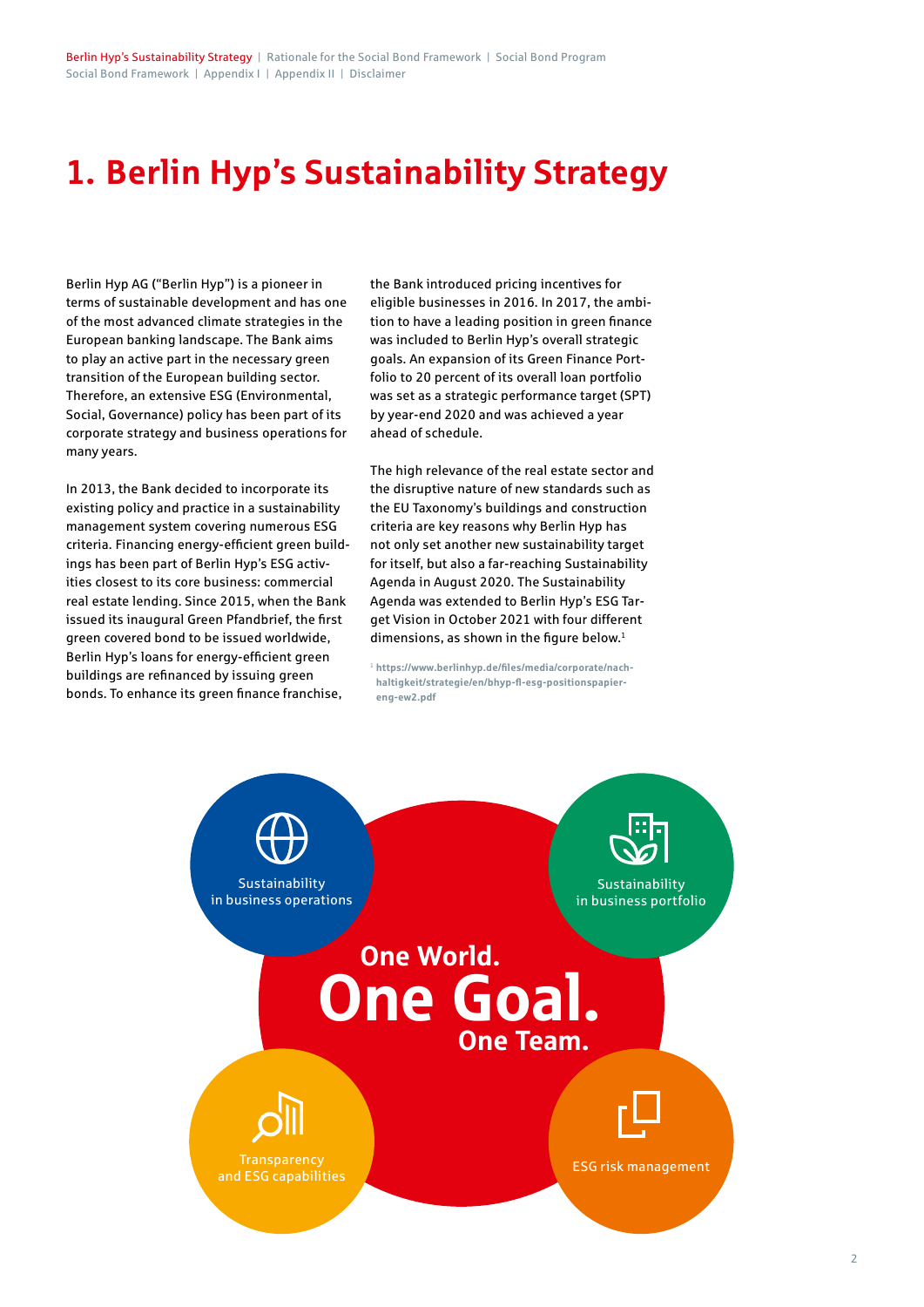In accordance with the Paris Agreement, the overarching goal is to reach climate neutrality by 2050 at the latest. This enables Berlin Hyp to proceed with its own ESG transition and to play an important role in its core business sector's necessary ESG transition.

Key elements of the ESG Target Vision's sustainable business portfolio dimension are:

- **1. Reduction of CO² intensity in the portfolio and climate-neutral portfolio by 2050 at the latest**
- **2. A portion of 1/3 of loans is designated for energy efficient green buildings in Berlin Hyp's loan portfolio by 2025**
- **3. Establishment of 100 percent portfolio transparency by 2023 – prerequisite for a systematic determination of energy performance as well as carbon and climate risks within Berlin Hyp's overall loan portfolio by 2025**
- **4. Enhance advice and financing for customers who seek the transition to energy-efficient properties**
- **5. 40 percent of Berlin Hyp's capital markets funding mix to consist of ESG refinancing instruments by 2025**

Furthermore, Berlin Hyp's ESG policy expands beyond the environmental goals. The Bank acknowledges the increasing social significance of the real estate sector and aims to strengthen its relevance in its core lending business.

Social commitment is a central aspect of Berlin Hyp's corporate strategy. Generally, the business activities conducted in the real estate industry are an important contribution to economic prosperity and social well-being. The infrastructure which the industry develops, builds, and maintains, creates fundamental value for the economy and serves as the basis for commercial and retail activity, as well as the development of the housing market.

Berlin Hyp's strategy on social issues consists of an internal strategy (horizontal dimension) within the entity level and an external strategy (vertical dimension) related to its impact on society outside of its own entity. These strategies are complementary and allow Berlin Hyp to cover all aspects of social issues related to its business.

# **1.1. Social Strategy: Horizontal Dimension (entity-level)**

Sustainable business requires a sustainable environment. This simple but striking acknowledgement makes corporate activities for the society essential. As a commercial real estate financier, Berlin Hyp considers its employees as the most important capital. Employees' interaction are conducted in a spirit of appreciation, respect and openness. The Bank is continuously working on various aspects of its internal social policy. Some key internal social policies are as follows:

- $\rightarrow$  Reliable Employment for All: The Bank's objective is to offer employees a long-term, attractive workplace with a high degree of autonomy and development potential.
- $\rightarrow$  Occupational Health and Safety: Occupational health and safety management at Berlin Hyp is either organized in accordance with legal requirements or requlated as "Betriebsvereinbarung" (an agreement between staff and management representative). The central Health and Safety Committee at our head office in Berlin is responsible for occupational health and safety for all Berlin Hyp's employees in Germany. The Act on the Implementation of Measures of Occupational Safety and Health to Encourage Improvements in the Safety and Health Protection of Workers at Work (ArbSichG) stipulates the duties and composition of the committee.
- $\rightarrow$  Training and Education: Digitisation and automation have led to changes in employee skill requirements at Berlin Hyp, which are upgraded through a variety of in-house activities and ongoing external educational opportunities. The "Learning World for Managers" was implemented in 2019 and follows a systematic approach with a focus on organizational learning. The programme is based on the Bank's strategic leadership requirements, the individual needs of managers from the 270° feedback and insights from learning theory. It is designed to provide support during the current process of change through mentored process learning using specific management case studies. The educational programme is intended to strengthen a modern management culture that supports strategic approaches over the long term.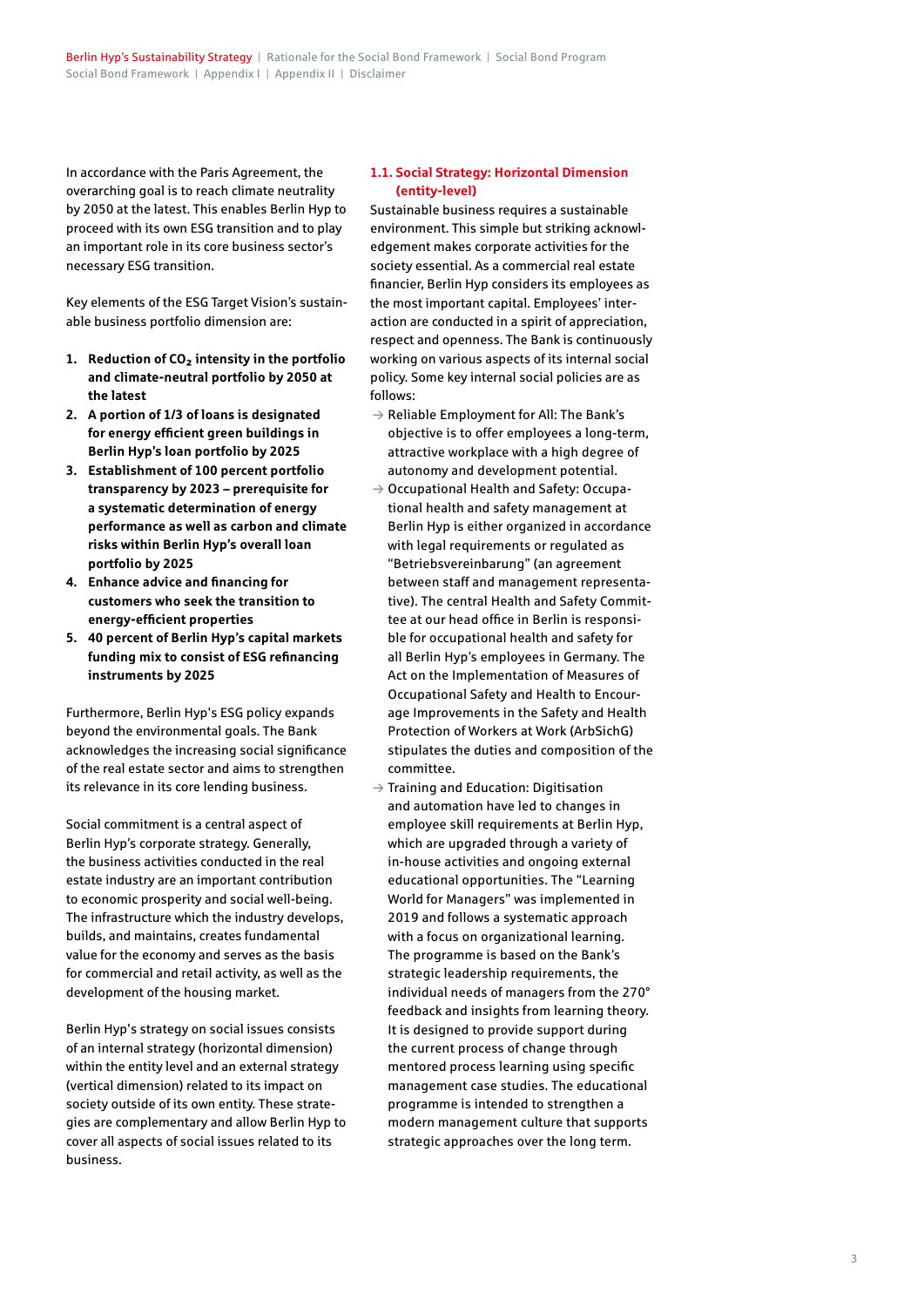$\rightarrow$  Diversity and Equal Opportunity: Berlin Hyp strongly believes that diversity creates advantages through differences. This philosophy was underscored with the signing of the Diversity Charter (Charta der Vielfalt) and the implementation of several measures to ensure gender equal opportunities such as a binding regulation to hire female employees in connection with recruitment by HR consultants in order to identify and promote female potential.

# **1.2. Social Strategy: Vertical Dimension (activity-level)**

**Relationship with Suppliers**

Berlin Hyp's business activities are conducted in accordance with the principles defined by the German Property Federation (ZIA) for the "Financing" sector cluster as they relate to the given business transaction in each case. Berlin Hyp has also implemented a social assessment for suppliers. In 2019, a sustainability questionnaire was developed for suppliers. This questionnaire is being sent together with the onboarding documentation for new suppliers. Berlin Hyp's biggest service providers include IT service providers and suppliers for IT equipment and office materials.

#### **Investment Criteria**

Berlin Hyp's social commitments are essential for its own investments. It has established ethical investment criteria based on the ten principles of the Global Compact, other internationally recognized sustainability standards and the Bank's compliance requirements. The risk filter used by RepRisk AG for the Bank's own investments (Portfolio A) at Berlin Hyp is based on these criteria. It is applied to the Bank's own investment business with the aim of giving equal consideration to the sustainable aspects and the economic objectives of investing in securities. The analysis of Portfolio A and future investment decisions are based on the online database of RepRisk AG for the risk exposure of companies, projects, sectors and countries with regard to ESG issues. RepRisk AG assesses risks related to the destruction of the environment, human rights violations, child labor, forced labor, fraud and corruption that can negatively affect an organization's reputation and financial profitability or lead to compliance issues. If the semi-annual review of Portfolio A by Sustainability Management reveals violations of the filter criteria, the Treasury Department discusses (together with the Sustainability Management Department) the actions to be taken. In 2020, Berlin Hyp began to focus on social criteria with regard to objectives such as the minimum social safeguards criteria of the EU Taxonomy.

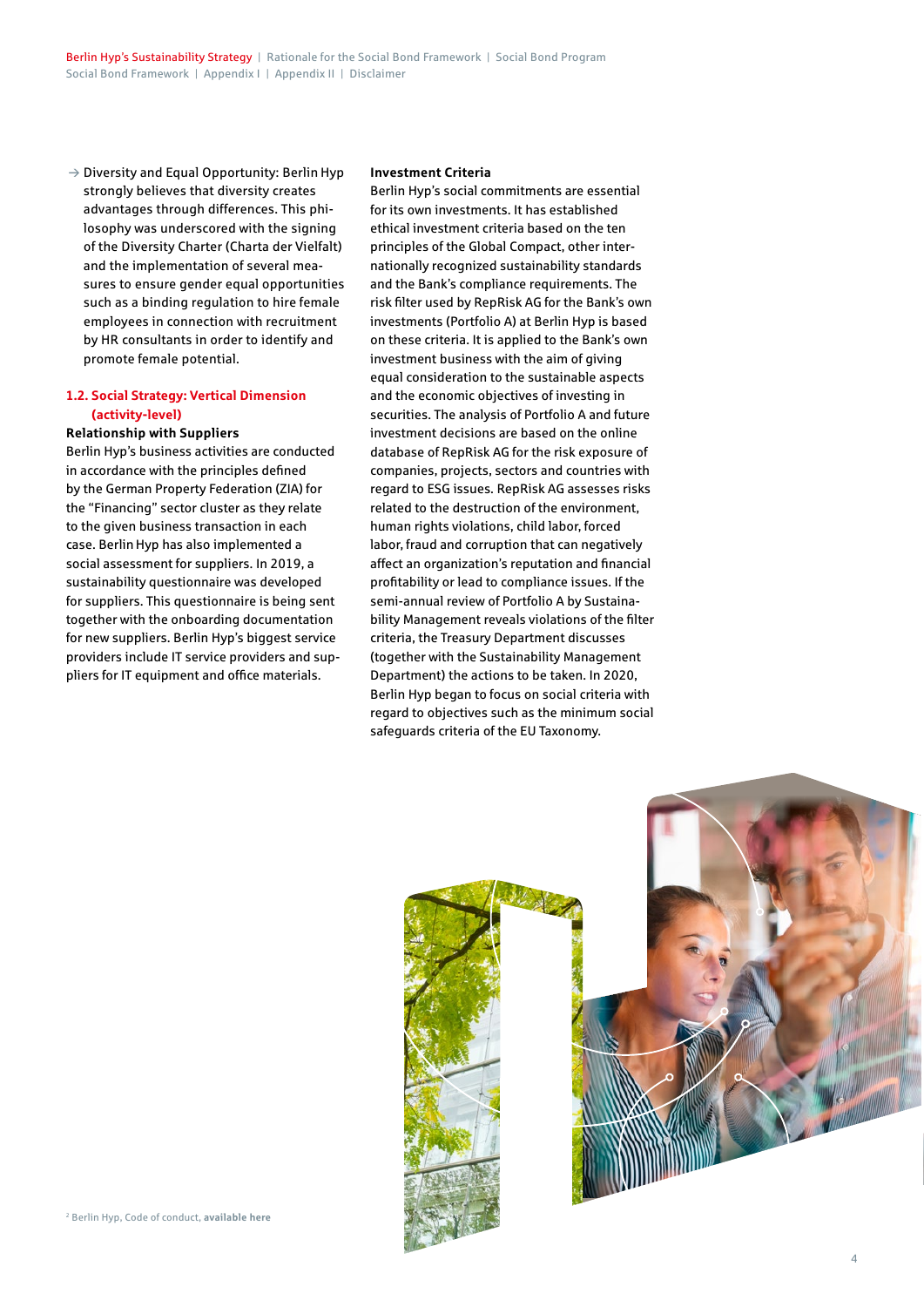# **2. Rationale for the Social Bond Framework**

Sustainability is at the heart of Berlin Hyp's corporate strategy. Berlin Hyp has repeatedly demonstrated its pioneering role in this area. In 2015, it was the first bank worldwide to issue a Green Pfandbrief followed by another milestone transaction in 2021, when Berlin Hyp was the first commercial bank to issue a Sustainability-Linked Bond. Since its debut in the green bond market, the Berlin-based lender has consistently been the most active green bond bank issuer with 14 outstanding Green Bonds in benchmark format as at year-end 2021. The Bank seeks to actively contribute to climate protection in general, and to the objectives of the Paris Agreement in particular, which is why Berlin Hyp's targets are increasingly ambitious while defining future-oriented sustainability criteria. In this context, the Bank has recently revised its Green Bond Framework to be aligned with the EU Taxonomy Regulation.

For Berlin Hyp, sustainability in the form of a consistent ESG strategy is not just limited to combating climate change, but it also includes strengthening social cohesion and reducing inequality.

Germany's housing situation has been under pressure for years. The increase in rents over the past decade has outpaced the European average.3 Especially economically strong regions are experiencing tremendous rent increases.<sup>4</sup> Some of the reasons for this development include the excess demand for housing, which is fuelled by population growth and a decrease in average household sizes.<sup>5</sup> Despite demographical effects, housing supply is not keeping up with surging demand as construction remains weak, amongst others due to limited new construction sites, a lack of financial and human resources for planning processes and construction projects, as well as lengthy building permit procedures. The overall shortfall in construction of new dwellings is estimated to be around one million units over the last 10 years.<sup>6</sup>

The average rent in 2019 in Germany consisted of up to 30 percent of the household net income.7 Furthermore, it is worth noting that approximately 14 percent of the population were overburdened by their housing costs in 2020, that means more than 40 percent of

disposable income was spent on housing.8 Increasing rents become especially evident when considering first-time occupancy and re-letting, in many cases even exceeding the average gains in wage levels. These developments are in particular severe for people with low-income that means the lowest 20 percent of the wage scale, as their rent burden has risen disproportionately the last years. To the contrary, the rent burden on those with the highest incomes is decreasing. In consequence, these developments are exacerbating inequality in Germany.<sup>9</sup> This trend may be explained by Germany's particularly low proportion of social housing, which accounts for only approximately 2.7 percent of the total housing stock and is aggravated by a shortfall of social housing, expected to reach up to 600,000 units for the period 2014 to 2025.10

The housing situation in the Netherlands is equally under pressure. Especially the provision of housing is regarded as one of the biggest problems on the Dutch housing market. Reasons for this are sluggish expansion of new construction in combination with a strong increase in the number of households. $11$ The overall housing shortage in 2020 was estimated to be 331.000 dwellings, which equals to around 4.2 percent of the total stock. This explains the sharp increase in rents of 15 percent over the last five years,which has led to an

- <sup>3</sup> Housing Europe (2021, p. 65). The State of Housing in Europe. **[available here](https://www.stateofhousing.eu/#p=1)**
- <sup>4</sup> Bundesinstitut für Bau-, Stadt- und Raumforschung (BBSR) (2021, p. 1). Informationen aus der Forschung des BBSR Nr. 1/2021). **[available here](https://www.bbsr.bund.de/BBSR/DE/veroeffentlichungen/bbsr-info/2021/bbsr-info-1-2021-dl.pdf?__blob=publicationFile&v=3)**
- <sup>5</sup> BBSR (2020, p. 10). Wohnungs- und Immobilienmärkte in Deutschland 2020. **[available here](https://www.bbsr.bund.de/BBSR/DE/veroeffentlichungen/sonderveroeffentlichungen/2021/wim-2020-dl.pdf;jsessionid=3544C767FC71820379CC4DBDE52EF2D9.live11314?__blob=publicationFile&v=2)**
- <sup>6</sup> Housing Europe (2021, p. 65). The State of Housing in Europe. **[available here](https://www.stateofhousing.eu/#p=1)**
- <sup>7</sup> Bundesministerium des Innern, für Bau und Heimat (BMI) (2020, p. 15). Vierter Bericht der Bundesregierung über die Wohnungs- und Immobilienwirtschaft in Deutschland und Wohngeld- und Mietenbericht 2020.
- <sup>8</sup> Destatis (29.10.2020). « 14% der Bevölkerung im Jahr 2019 durch Wohnkosten überlastet ». Pressemitteilung Nr. 428. **[available here](https://www.destatis.de/DE/Presse/Pressemitteilungen/2020/10/PD20_428_639.html)**
- <sup>9</sup> Dustmann, C.; Fitzenberger B. und Zimmermann, M. (2018). Housing Expenditures and Income Inequality. **[available here](https://www.wiwi.hu-berlin.de/de/professuren/vwl/oe/research/publications/inequality_and_housing.pdf)**
- <sup>10</sup> Housing Europe (2021, p. 65-66). The State of Housing in Europe. **[available here](https://www.stateofhousing.eu/#p=1)**
- <sup>11</sup> Housing Europe (2021, p. 82). The State of Housing in Europe. **[available here](https://www.stateofhousing.eu/#p=1)**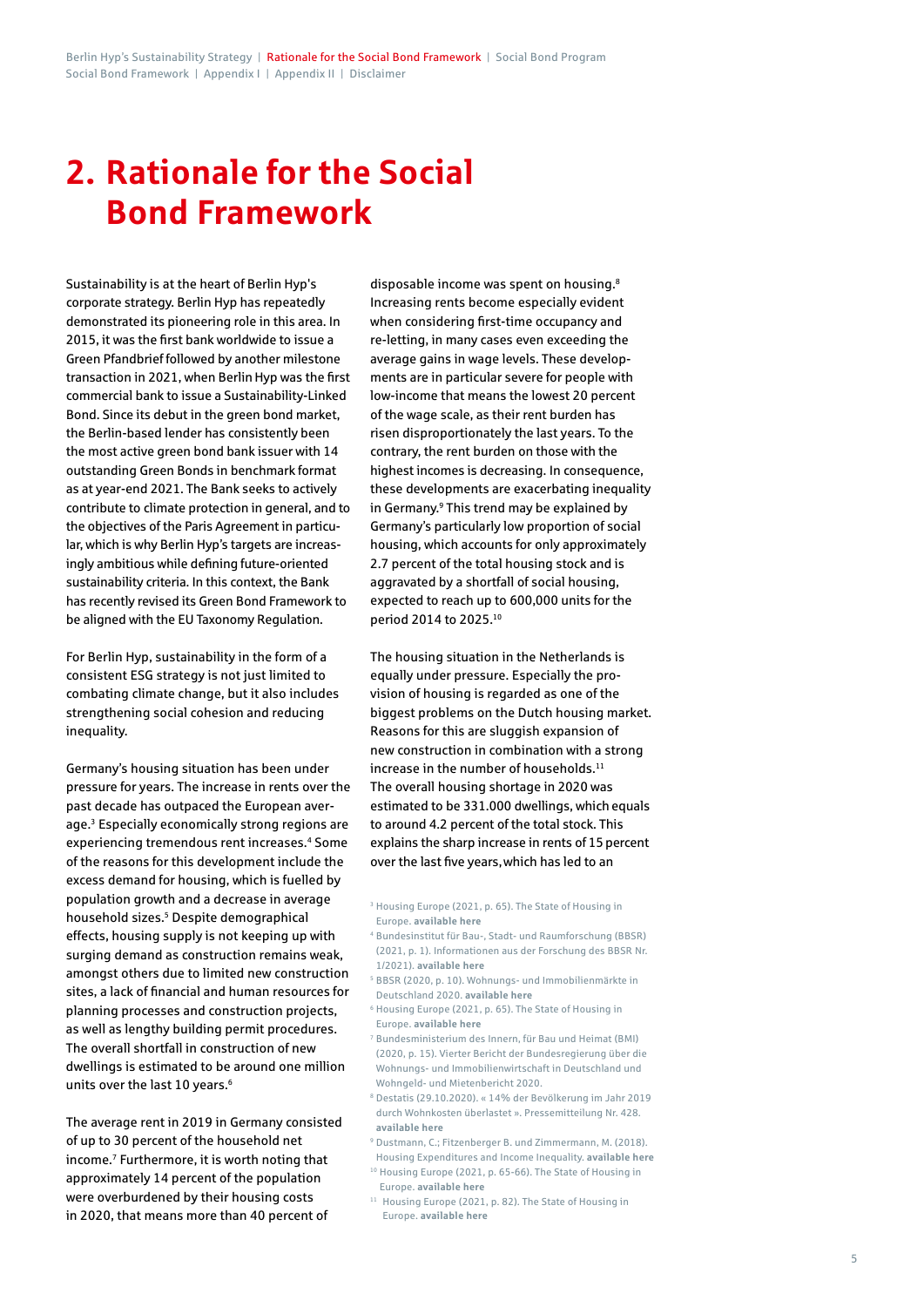increase in the net rent quote (net rent as percentage of the disposable income) from 23.8 percent in 2012 to 26.7 percent in 2015. For households at the lower end of the income spectrum (gross income of up to € 34,299), the situation has been even more drastic, with the gross housing expenses reaching almost 40 percent in 2015. This development is a key driver for societal inequalities and spatial segregation.<sup>12</sup>

For governments one approach to tackle this challenge is to provide support to cover housing costs. Further relief may be provided through appropriate funding. Berlin Hyp wishes to support these challenges and acknowledges its social responsibility by promoting the availability of affordable living space. The Social Bond Framework ("the Framework") at hand is a first step towards formalizing this goal and particularly focuses on the project category "affordable housing",13 which is one of the key elements referred to in the ICMA Social Bond Principles.<sup>14</sup>

By targeting the promotion of affordable housing, Berlin Hyp wants to support low income households that tend to be decoupled from wage developments and face the risk of spending more than 30 percent of their disposable income for housing.

In principle, municipal housing companies, housing cooperatives, private housing companies as well as developers, offer affordable housing. Due to the different nature of these companies, different assessment criteria are applied to determine eligibility for Berlin Hyp's Social Bonds. These criteria are valid for both financing new and existing properties.

Due to the prevailing social challenges in the housing sector combined with Berlin Hyp's ongoing intention to diversify its ESG products, the Bank is complementing its Green Bond Program and its Sustainability-Linked Bond Program with a Social Bond program. Social Bonds will represent an additional class of refinancing instruments within the Bank's ESG funding mix, thus joining its engagement in the green and sustainability-linked bond markets.

Issuing Social Bonds is an ambitious initiative for Berlin Hyp which underlines the company's targets in terms of social issues and accompanies the step ahead for further social commitments. Berlin Hyp is determined to become a similar frequent issuer of Social Bonds as it is with its Green Bonds.

As a consequence, Berlin Hyp's Social Bond Framework is aligned with the highest standards in the market such as the Social Bond Principles, published in June 2021 by the International Capital Market Association.

The Framework will also highlight the contribution of Berlin Hyp to the Sustainable Development Goals (SDG) published in 2015 by the United Nations as part of the 2030 Agenda for Sustainable Development. Financing reduction of poverty (SDG 1) and inequalities (SDG 10) and supporting the transition towards sustainable cities and communities (SDG 11) is part of the core business of Berlin Hyp.

Anticipating the future of sustainable finance, Berlin Hyp closely follows the latest sustainable finance trends and innovations in the market. As the European Commission is currently working on a European Social Taxonomy, the Platform on Sustainable Finance published a final report on the Social Taxonomy at the end of February 2022.15 As such, new regulatory developments will be reflected in the future versions of the Framework on a best effort basis. Berlin Hyp will either maintain or improve the current level of reporting and stringency when selecting Eligible Social Assets.



N<sub>0</sub> **POVERTY** 

| ____ |  |
|------|--|
|      |  |

<sup>12</sup> Peter Boelhouwer (2020). The housing market in The Netherlands as a driver for social inequalities: proposals for reform, International Journal of Housing Policy, 20:3, 447- 456, DOI: 10.1080/19491247.2019.1663056

<sup>13</sup> Affordable housing includes social housing but is not limited to it. While social housing necessarily includes subsidies by official entities/authorities, affordable housing can be but doesn't need to be subsidized. Social housing tenants need to hold a permit for subsidized housing. Tenants of affordable housing buildings that are not social housing buildings don't need to have such a permit. This framework specifically focuses on affordable housing. We align the definition of affordable housing with the German and Dutch legislations and definitions, which both stipulate that affordable housing is primarily directed at low-income households who cannot afford housing at market prices. These aspects are defined and explained in greater detail in the Use of Proceeds section and the Appendixes.

<sup>14</sup> ICMA (2021, p. 4). Social Bond Principles. Voluntary Process Guidelines for Issuing Social Bonds. **[available here](https://www.icmagroup.org/assets/documents/Sustainable-finance/2021-updates/Social-Bond-Principles-June-2021-140621.pdf)**

<sup>&</sup>lt;sup>15</sup> Platform on Sustainable Finance (2022). Final Report by Subgroup 4 : Social Taxonomy. **[available here](https://ec.europa.eu/info/sites/default/files/business_economy_euro/banking_and_finance/documents/280222-sustainable-finance-platform-finance-report-social-taxonomy.pdf)**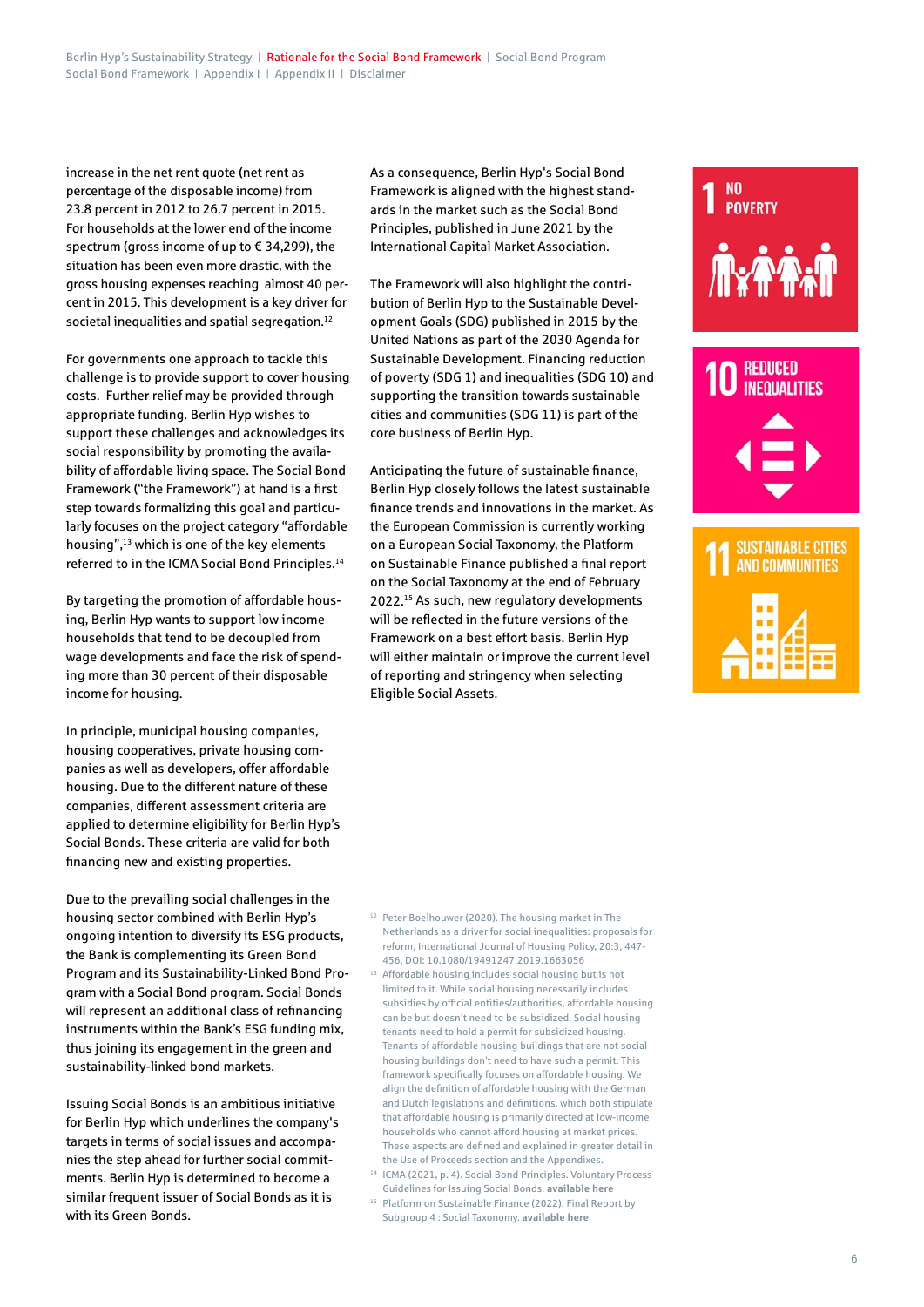# **3. Social Bond Program**

As of 31 December 2021, Berlin Hyp has a mortgage loan portfolio with a nominal value of € 25.6bn. A portion with a value of about € 2.1bn meets the bank's eligibility criteria and are labelled Eligible Social Assets (further defined in chapter 4.1) in its loan monitoring system. The nominal value of Eligible Social Assets in Berlin Hyp's mortgage cover pool is € 1. 8bn, while another € 0.3bn is not or not yet a part of the mortgage cover pool. The aggregated nominal value of Eligible Social Assets will change over time and is likely to increase as the bank plans to generate new Eligible Social Assets.

Berlin Hyp's Social Bonds Program may be used to issue any kind of social refinancing instruments including:

- $\rightarrow$  Social covered bonds, in particular Social Pfandbriefe ("Social Pfandbriefe")
- $\rightarrow$  Social senior unsecured debt, in particular Social senior preferred and Social senior non-preferred
- $\rightarrow$  Social subordinated debt, limited to Social Tier 2
- $\rightarrow$  Social short term debt, limited to Social Commercial Paper

## **3.1. Social Pfandbrief**

Berlin Hyp's Social Pfandbriefe are mortgage-backed Pfandbriefe ("Mortgage Pfandbriefe") as defined in § 1 para. 1 (1) of the German Pfandbrief Act ("Pfandbrief Act"). All cover assets fulfill the requirements of §§ 13 to 18 Pfandbrief Act. Social Pfandbrief holders rank pari-passu with all other Mortgage Pfandbrief holders. The entire cover pool is liable for timely payment of the interest and principal of Social Pfandbriefe and all other outstanding Mortgage Pfandbriefe in case of the issuer's insolvency.

The cover principle from the Pfandbrief Act is applied by Berlin Hyp to its Social Pfandbriefe. This means that a new Social Pfandbrief can only be issued if the Bank's mortgage cover pool contains sufficient Eligible Social Assets that have not already been allocated to a preceding Berlin Hyp Social Bond. Proceeds thereof are thus always used to refinance Eligible Social Assets in the Bank's mortgage cover pool.

# **3.2. Social Senior Bonds (senior preferred and senior non-preferred)**

Investors in Berlin Hyp's Social Senior Bonds rank pari-passu with investors in other senior unsecured notes of the Bank within the same asset class. That is, holders of Social senior preferred bonds rank pari-passu with those of other Berlin Hyp senior preferred bonds, and holders of Social senior non-preferred rank pari-passu with those of other Berlin Hyp senior non-preferred bonds. A new Social Senior Bond may only be issued if there are sufficient Eligible Social Assets on the Bank's balance sheet that have not been allocated to a Berlin Hyp Social Bond before.

## **3.3. Social Tier 2 Bonds**

Investors in Berlin Hyp's Social Tier 2 Bonds rank pari-passu with investors in other subordinated debt of the Bank within the same asset class (i.e. limited to Tier 2). A new Social Tier 2 Bond may only be issued if there are sufficient Eligible Social Assets on the Bank's balance sheet that have not been allocated to a Berlin Hyp Social Bond before.

## **3.4. Social Commercial Paper**

Since September 2018, the short-term refinancing of Berlin Hyp has been expanded by a Euro Commercial Paper Program. Commercial paper are unsecured bearer bonds with maturities of up to 364 days. New Social Commercial Paper may only be issued if there are sufficient Eligible Social Assets on the Bank's balance sheet that have not been allocated to a Berlin Hyp Social Bond before. Due to the short maturity of commercial paper, the monitoring process of proceeds allocation of Social Commercial Paper is specifically defined in the Section 4.3 related to Management of Proceeds.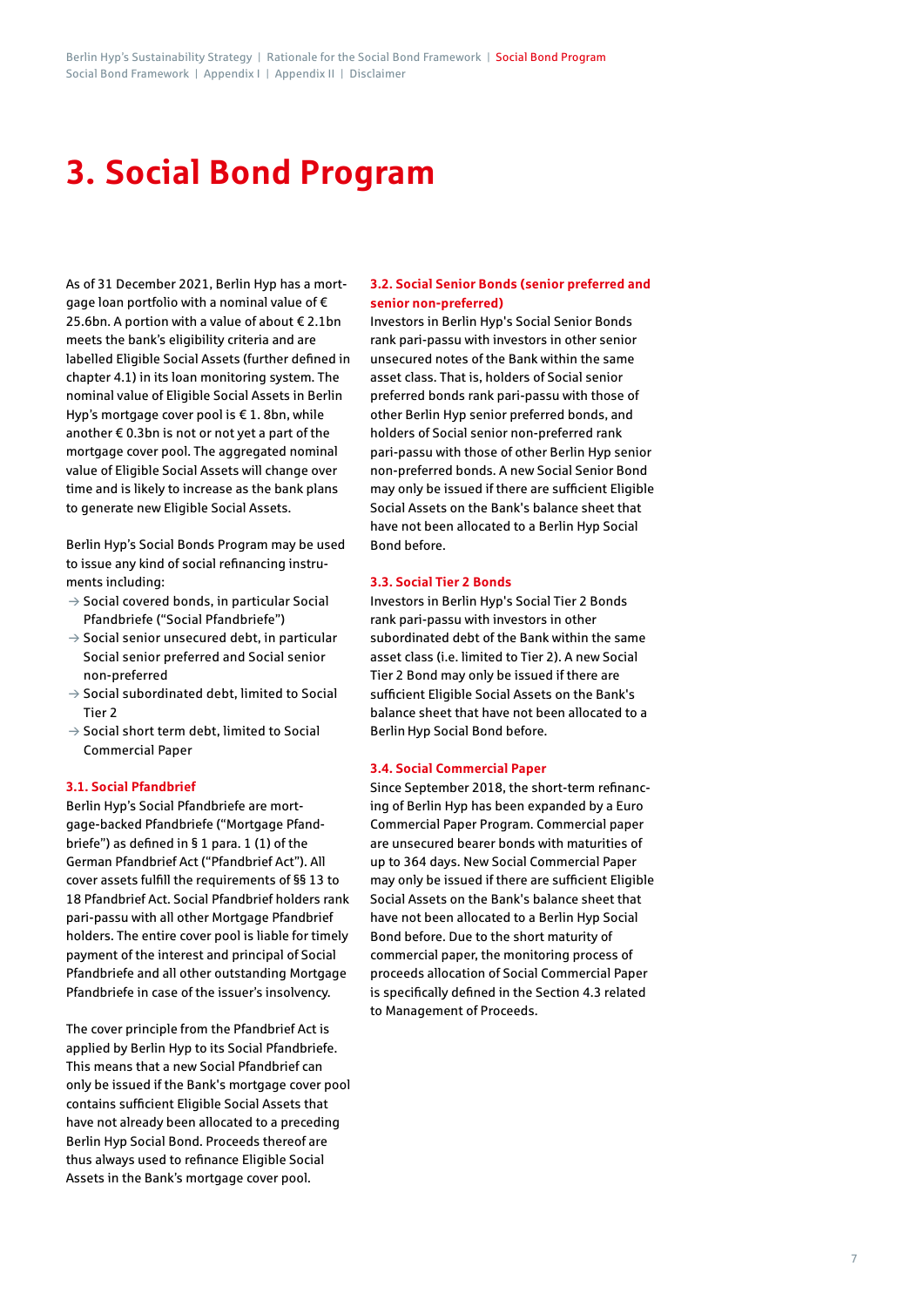# **4. Social Bond Framework**

Berlin Hyp's Social Bond Framework is aligned with the five core components of the Social Bond Principles published by the International Capital Market Association (ICMA) in June 2021 and with the Minimum Standards for Social Pfandbriefe, by The Association of German Pfandbrief Banks (vdp), published in March 2021.

as loans and investments for the (i) acquisition or (ii) construction or (iii) refurbishment of Affordable Housing Buildings as defined below. The mortgages on these Affordable Housing Buildings serve as collateral for loans on Berlin Hyp's balance sheet.

#### **4.1. Use of Proceeds**

An amount equal to the proceeds of Berlin Hyp's Social Bonds will be used to (re)finance Eligible Social Assets. Eligible Social Assets are defined

If they are used for Social Pfandbriefe, the loans have to be eligible for and be included in in the Bank's mortgage cover pool. Berlin Hyp's criteria for Eligible Social Assets are:

| <b>Social Bond</b><br><b>Principles category</b> | <b>Eligible Social Assets</b>                                                                                                                                                                                                                 | <b>SDGs contribution</b> |
|--------------------------------------------------|-----------------------------------------------------------------------------------------------------------------------------------------------------------------------------------------------------------------------------------------------|--------------------------|
|                                                  | Eligibility criteria:                                                                                                                                                                                                                         |                          |
|                                                  | Eligibile Social Assets are loans for multi-familiy buildings owned by specific organizations in                                                                                                                                              |                          |
|                                                  | the following countries and meeting the following criteria:                                                                                                                                                                                   |                          |
|                                                  | In Germany (for more information see Appendix I):                                                                                                                                                                                             |                          |
|                                                  | $\rightarrow$ Non-profit oriented municipal housing companies                                                                                                                                                                                 |                          |
|                                                  | $\rightarrow$ Non-profit oriented housing co-operations                                                                                                                                                                                       |                          |
|                                                  | $\rightarrow$ Private housing companies and project developers, which are commited publicly to social<br>responsibility and the offering of affordable housing                                                                                | NO<br><b>POVERTY</b>     |
|                                                  | and:                                                                                                                                                                                                                                          |                          |
|                                                  | $\rightarrow$ To be considered an Affordable Housing Building and for each respective loan to one of<br>the above housing providers to be eligible under this Framework, the underlying housing<br>needs to pass the Housing Benefit Act Test |                          |
|                                                  | <b>Target population</b>                                                                                                                                                                                                                      |                          |
|                                                  | $\rightarrow$ Lower-income groups and households whose income is above the basic social security<br>level but who, without state support, may spend more than 30 percent of their net income                                                  |                          |
|                                                  | on housing costs                                                                                                                                                                                                                              |                          |
| Affordable                                       |                                                                                                                                                                                                                                               |                          |
| Housing                                          | In The Netherlands (for more information see Appendix II):                                                                                                                                                                                    |                          |
|                                                  | $\rightarrow$ Authorized institution ("toegelaten instelling") in the context of the 2015 update of the                                                                                                                                       |                          |
|                                                  | Dutch Housing Act, further defined as Social Housing Organisation ("SHO")                                                                                                                                                                     |                          |
|                                                  | $\rightarrow$ Private housing companies and project developers, which are committed publicly to                                                                                                                                               |                          |
|                                                  | social responsibility and the offering of affordable housing                                                                                                                                                                                  |                          |
|                                                  | and:                                                                                                                                                                                                                                          |                          |
|                                                  | $\rightarrow$ Rental prices per house or average rental price in case of a multi-family building do not                                                                                                                                       |                          |
|                                                  | exceed the annually updated social housing (or liberalization) threshold as defined in                                                                                                                                                        |                          |
|                                                  | Article 47 of the Dutch Housing Act (in 2021: € 752.33)                                                                                                                                                                                       |                          |
|                                                  | <b>Target population</b>                                                                                                                                                                                                                      |                          |
|                                                  |                                                                                                                                                                                                                                               |                          |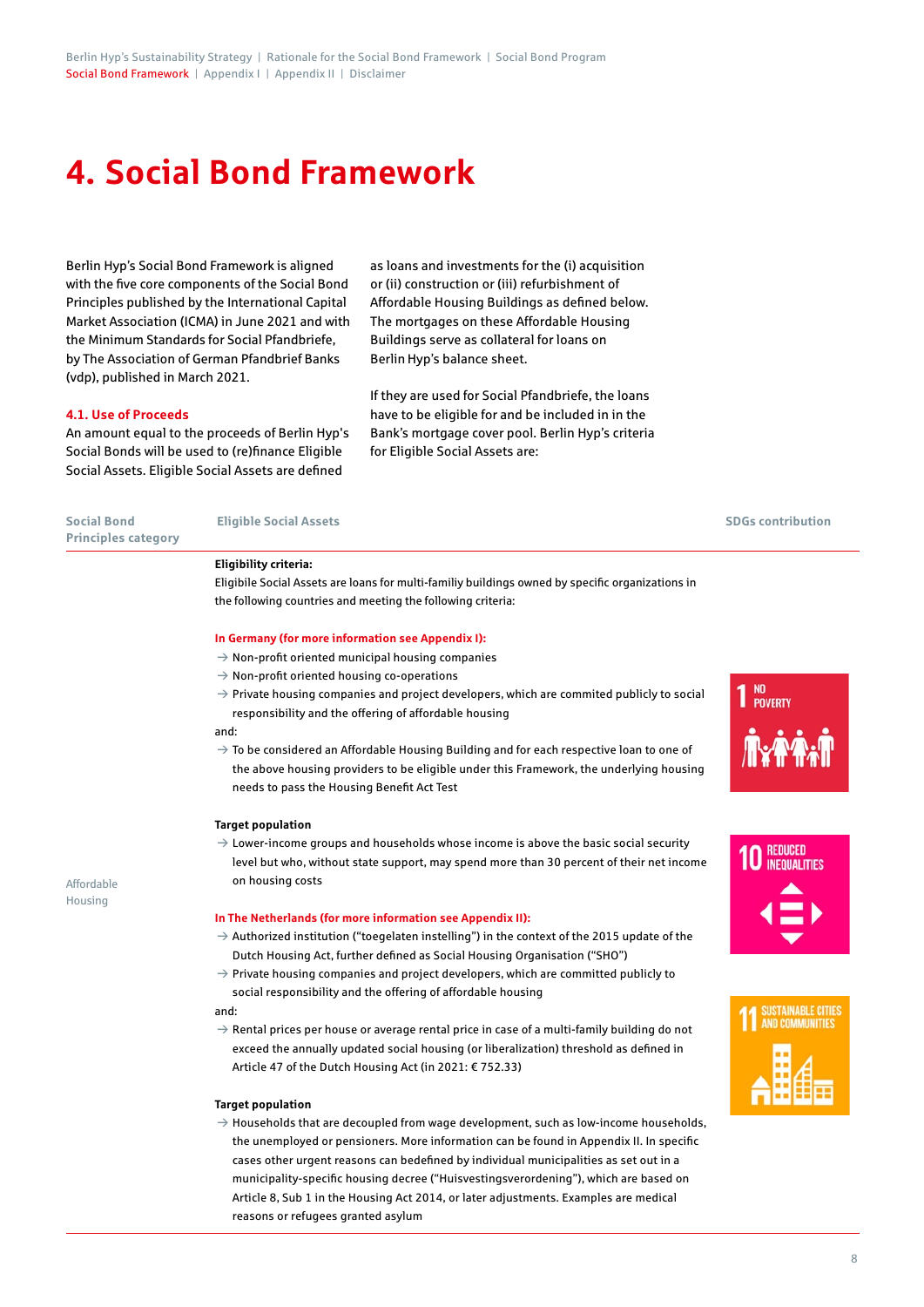#### **Environmental Minimum Safeguards**

For Berlin Hyp, climate protection and social compatibility go hand in hand, which is why energetically poor apartments are not eligible assets within this Framework. Only buildings within the energetically best 70 percent of the national residential building stock are eligible, which, as of 2021, translates to a final energy demand of max. 151.1 kWh/m<sup>2</sup>/a.<sup>16</sup>

To avoid any double counting issues, Berlin Hyp's eligible assets must not be part of the Green Finance portfolio.

# **4.2. Process for Project Evaluation and Selection**

Berlin Hyp firmly anchors the Framework in its internal process for evaluating and selecting Eligible Social Assets complying with the criteria described in Section 4.1. within its credit process.

Berlin Hyp has established a Sustainable Finance Commission ("SFC"; previously Green Building Commission<sup>17</sup>) which consists of representatives from various divisions of the Bank. Among them are all departments involved in the financing/refinancing value chain: Origination, Portfolio Management, Credit, Appraisal and Treasury. Among others, Risk Controlling and Corporate Strategy are part of the SFC too. In its regular meetings the SFC discusses whether the eligibility criteria described in Section 4.1 are still in line with best market practices and relevant regulation. If not, the SFC will discuss potential changes and decide how to adapt the eligibility criteria. All potential further developments of the Eligibility Criteria are to be targeted at increasing the robustness and level of ambition of the Framework. Further developments might also include the definition of social project categories beyond Affordable Housing Buildings, for instance loans to foundations who exclusively pursue charitable and non-profit making purposes in accordance with the section "Tax-Deductible Purposes" of German tax law (§52 and §53 AO).<sup>18</sup>

Berlin Hyp's Process of Evaluation and Selection starts by proving compliance with the eligibility criteria defined in Section 4.1 at the earliest possible stage of loan origination. All Eligible Social Assets which are approved via the procedure set out in the Process of Evaluation and Selection will be included in the Social Finance Portfolio.

As Berlin Hyp considers to set price incentives for Eligible Social Assets compared to loans for non-eligible residential buildings, an analysis of an asset's compliance with the eligibility criteria described in Section 4.1 must be completed prior to pricing.

To identify an asset's compliance with the eligibility criteria, the Bank reviews documents which are regularly provided by the borrowers for the appraisal of the building and the cash flow analysis. Moreover, borrowers are asked to provide energy performance certificates or to disclose energy performance calculations. Borrowers which fall into the category "Private Housing Providers" should also provide relevant documents proving a traceable public commitment to affordable housing. Also, the Bank may ask borrowers to provide relevant additional documents to prove their eligibility for the Bank's Social Finance Portfolio.

To the extent that relevant documents are provided, the experts in the Bank's responsible divisions pre-assess a property's potential alignment with the eligibility criteria described in Section 4.1. The selection process is carried out on the basis of various aspects such as category determination, selection of customer type and characteristics of private housing providers.

To be included in the Bank's Social Finance Portfolio, potential social assets will need a second positive sign-off by the Bank's Treasury department. Only thereafter, loans are classified as social bond eligible in the Bank's loan monitoring system.

Berlin Hyp tries as far as possible to integrate the concept of availability, accessibility,

- <sup>16</sup> This threshold was defined in an assessment on the energy-efficiency of the German residential building stock by Drees & Sommer by order of Berlin Hyp in October 2021. Drees & Sommer based their assessment on publicly available Data such as DENA Gebäudereport or the co2online database.
- <sup>17</sup> As Berlin Hyp intends to focus more on social aspects of its core business, CRE financing, it has replaced its Green Building Commission by the SFC in 2021. By doing so, it allows the commission to oversee the development of potential future social financing and re-financing products and keeping the respective frameworks in line with current best market practice and relevant regulation.
- <sup>18</sup> In the event of a substantial change in eligibility criteria and/or definitions of social projects, Berlin Hyp shall make every effort to update its framework accordingly, have its updated framework assessed by a Second Party Opinion and communicate the changes to the public.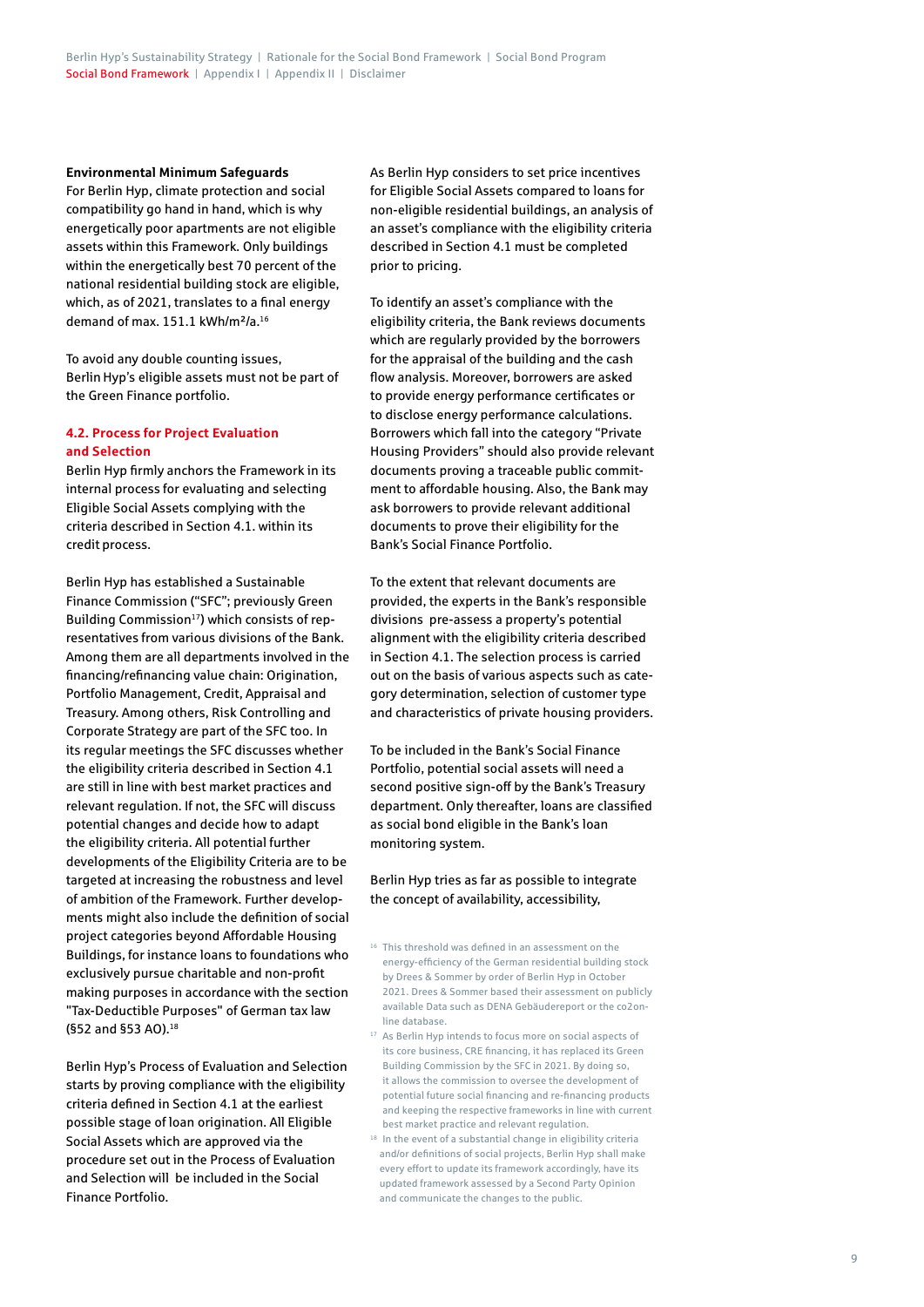acceptability and quality (AAAQ)<sup>19</sup> presented in the Final report on the Social taxonomy of the Platform on Sustainable Finance in the process of project selection.

To ensure assets comply with the Eligibility Criteria throughout their term, Berlin Hyp's Sustainable Finance Commission reassesses their alignment on the basis of the most recent available data at least once a year. If an asset no longer qualifies with the Eligibility Criteria described in Section 4.1 it is removed from the Bank's Social Finance Portfolio. All data about an asset's social characteristics and energy efficiency are documented in the Berlin Hyp's loan monitoring system even if the asset does not fulfill the Eligibility Criteria described in Section 4.1 for track record purposes. This documentation supports Berlin Hyp to provide information about the development of the portfolio's sustainability.

Berlin Hyp may use the expertise of its own staff or rely on external consultants and their data sources to identify Eligible Social Assets.

Berlin Hyp is constantly working on improving the ESG assessment in its loan origination process and for evaluating the assets' compliance with the eligibility criteria defined in Section 4.1. As a result, Berlin Hyp reserves the right to further develop its process of selection and evaluation at any time to reflect these improvements.

Berlin Hyp has put in place numerous procedures to manage ESG risks, for example:

- $\rightarrow$  Berlin Hyp implemented an ESG Questionnaire enabling the bank to assess its borrowers' ESG quality resulting in an ESG score. Every borrower is asked to complete the questionnaire within the loan origination process. Moreover, it developed an additional questionnaire covering the EU Taxonomy's construction and building criteria, including technical screening criteria and DNSH criteria.
- $\rightarrow$  There is close collaboration with the Data Management department to improve ESGdata generation and management which are used for reporting and classification, measuring ESG-related performance indicators.
- $\rightarrow$  In connection with Berlin Hyp's transformation loan, an assessment of refurbishment potential of the bank's portfolio has been developed.

Another relevant factor includes the bank's extensive staff training on ESG related subjects.

## **4.3. Management of Proceeds**

Berlin Hyp will manage the proceeds of any Social Bond on a portfolio basis. An amount equivalent to each Social Bond's net proceeds will be used exclusively to refinance Eligible Social Assets that are part of the Social Finance Portfolio. Eligible Social Assets have to meet the Eligibility Criteria as set out in Section 4.1 at the date they are flagged as Eligible Social Assets. If the Bank chooses to enhance Eligibility Criteria, these new criteria are not applied retroactively to the existing Eligible Social Assets. Therefore, existing Eligible Social Assets do not lose their status if they do not meet the new Eligibility Criteria.

A new Social Bond can only be issued if there are free Eligible Social Assets with a sufficient aggregated nominal value on the Bank's balance sheet that have not already been used for previous Social Bonds. Eligible Social Assets shall not be allocated to more than one Social Bond of Berlin Hyp. This means that the aggregated nominal value of all outstanding Social Bonds shall not exceed the aggregated nominal value of Eligible Social Assets at any time. Furthermore, the Bank shall ensure a 10 percent excess of Eligible Social Assets at issuance of a new Social Bond. Should, for any reason, any Eligible Social Asset be removed from the Bank's portfolio of Eligible Social Assets, resulting in an excess of Eligible Social Assets lower than 10 percent, Berlin Hyp shall replace it by one or more Eligible Social Assets to meet the aforementioned threshold in a timely manner. Evenso, the proceeds of Social Commercial Paper are allocated to Eligible Social Assets for an aggregated nominal amount of Eligible Social Assets which shall not exceed at any time half of the 10 percent excess of Eligible Social Assets.

In addition, the aggregated nominal value of outstanding Social Pfandbriefe shall not exceed the aggregated Eligible Social Assets in the Bank's mortgage cover pool at any time. If Eligible Social Assets mature or are redeemed before a Social Bond's maturity, they are replaced by other Eligible Social Assets.

<sup>19</sup> Platform on Sustainable Finance (2022). Final Report by Subgroup 4 : Social Taxonomy (p. 42)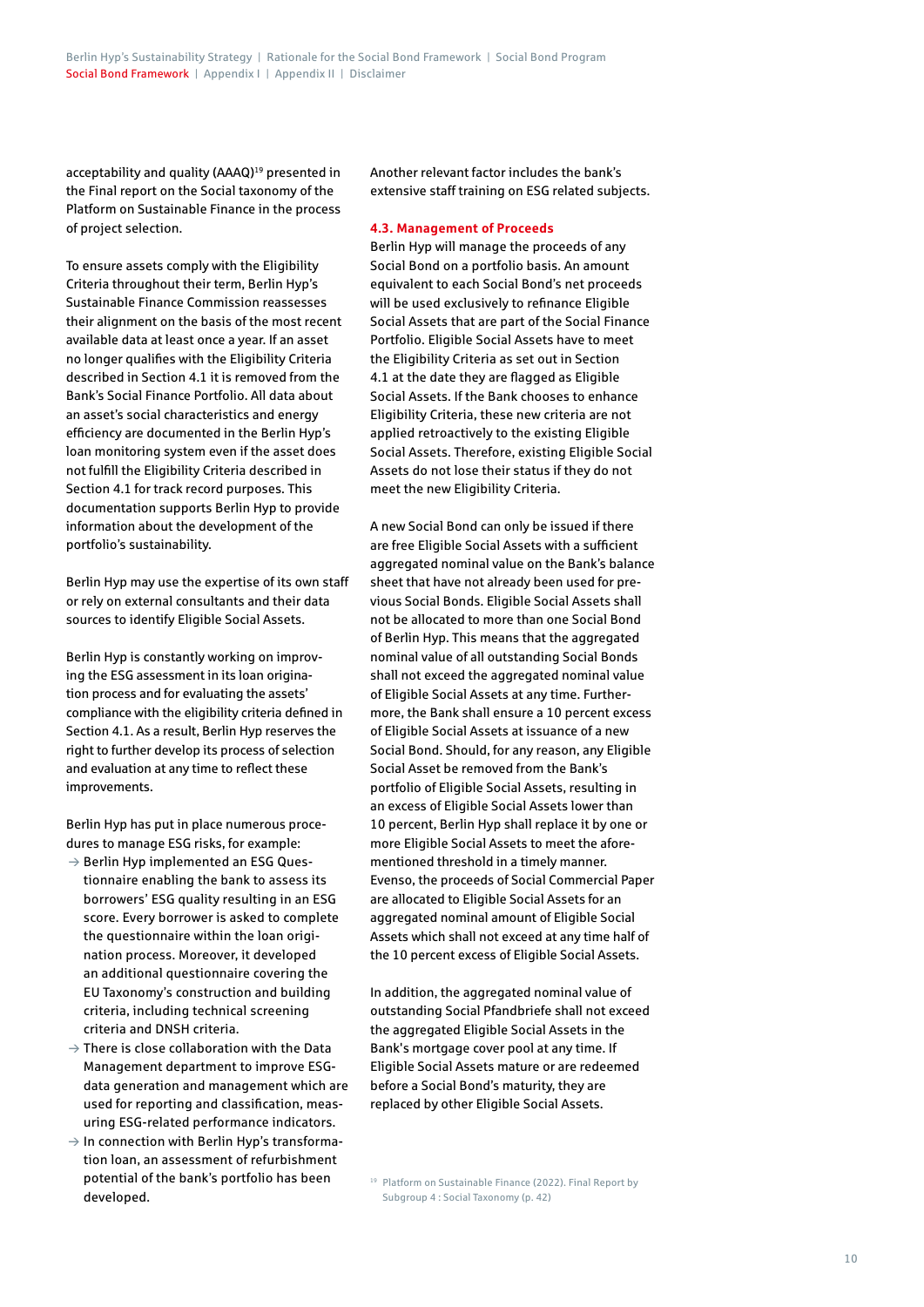# **4.4. Reporting**

As long as Berlin Hyp has Social Bonds outstanding, the Bank will report on both the allocation of proceeds and the social impact of the Eligible Social Assets on an annual basis. Berlin Hyp will provide its annual "Social Bond Report" including an Allocation and Impact reporting on its website either as a separate report or combined with other green and/or Sustainability-Linked Bond Reports.<sup>20</sup> Those reports will remain available for investors for future reference on the Bank's website until maturity of the last Social Bond. Constituents of the Bank's annual Social Bond Report are listed below.

#### **Allocation Reporting**

- $\rightarrow$  The development of Eligible Social Assets on Berlin Hyp's balance sheet, including but not limited to:
	- · Volume and growth of the Social Finance Portfolio
	- · Breakdown of the Social Finance Portfolio by Eligible Social Asset subcategory and by geography
	- · Maturity of the social loans per Eligible Social Asset subcategory
- $\rightarrow$  Progress report on the allocation of an equivalent amount to the net proceeds of the Social Bond to Eligible Social Assets, including:
	- · Total amount of the net proceeds allocated to the Social Finance Portfolio
	- · Total volume of outstanding Social Bond instruments
	- · Maximum amount of outstanding Social Commercial Papers emissions over the period

#### **Impact Reporting**

- $\rightarrow$  Where relevant, the Social Bond Principles' Harmonized Framework for Impact Reporting for Social Bonds<sup>21</sup> may quide impact reporting. Additional impact indicators may be developed over time when the net proceeds of the Social Bond are allocated to Eligible Social Assets. If there are significant changes with regard to the Social Bond Framework or the Eligible Social Assets that have a significant impact on the sustainable impact of the Social Bonds, Berlin Hyp will adapt the reporting and make it publicly available.
- $\rightarrow$  For further transparency, Berlin Hyp will publish an Impact Reporting Template, which discloses the indicators below, where feasible:

|                                                  | <b>Project Category</b>                                |                      | <b>Target</b>                                                     | <b>Social Indicator</b>                                                                                                                                                                                                                                                                                                                                         |  |  |
|--------------------------------------------------|--------------------------------------------------------|----------------------|-------------------------------------------------------------------|-----------------------------------------------------------------------------------------------------------------------------------------------------------------------------------------------------------------------------------------------------------------------------------------------------------------------------------------------------------------|--|--|
| <b>Social Bonds</b><br><b>Principle Category</b> | <b>Eligible Social</b><br><b>Assets</b><br>subcategory | <b>SDG addressed</b> | <b>Target Population</b>                                          | <b>Social Indicator</b>                                                                                                                                                                                                                                                                                                                                         |  |  |
| Ex. affordable Housing                           | Ex. non-profit oriented<br>housing co-operations       |                      | Ex. individuals/Families<br>benefiting from<br>subsidized housing | · Number of estimated beneficiaries<br>· Number of housing units<br>. The total number of flats situated in<br>Affordable Housing Buildings<br>· Number of square metres supported or<br>developed<br>· Number of buildings<br>· The expected number of household<br>members based on the concept of<br><b>Appropriate Living Space</b><br>· Average Rent level |  |  |

<sup>20</sup> **[available here](https://www.berlinhyp.de/en/investors/presentation-to-investors)**

21 ICMA (2020). Working towards a Harmonized Framework for Impact Reporting for Social Bonds. **[available here](https://www.icmagroup.org/assets/documents/Regulatory/Green-Bonds/June-2020/Harmonized-Framework-for-Impact-Reporting-for-Social-BondsJune-2020-090620.pdf)**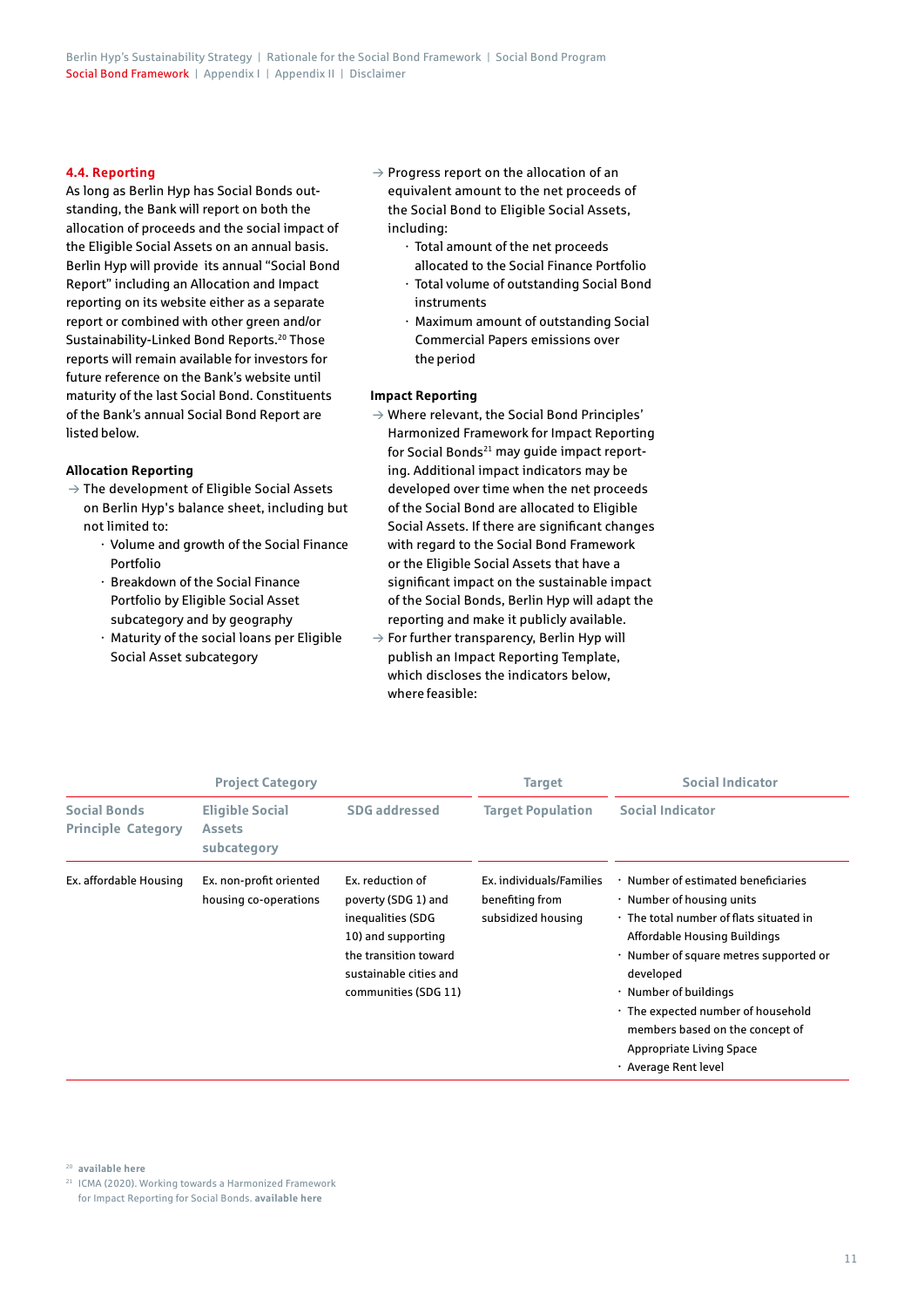Berlin Hyp's Sustainability Strategy | Rationale for the Social Bond Framework | Social Bond Program Social Bond Framework | Appendix I | Appendix II | Disclaimer

# **4.5. External Verification**

#### **Second Party Opinion**

Berlin Hyp has appointed ISS-ESG to independently assess the social nature of its Social Bond Framework and its alignment with the Social Bond Principles. ISS-ESG applies its own framework to carry out this assessment. The results are documented in ISS-ESG's Second Party Opinion which is available on the Bank's website. The Second Party Opinion refers to the whole Social Bond Framework and includes every security that is issued under it.

#### **Annual Re-verification**

ISS-ESG or any other party appointed by Berlin Hyp later as a successor for ISS-ESG in the future will issue a report verifying the compliance of all issued bonds with the criteria documented in this program on an annual basis. These reports will reflect the results of the assessment of the social performance of the program and the issued Social Bonds. The reports will be published on the Bank's website.

In the event of material changes in the Social Bond Framework, Berlin Hyp will engage ISS-ESG or any other service provider to provide the appropriate verification.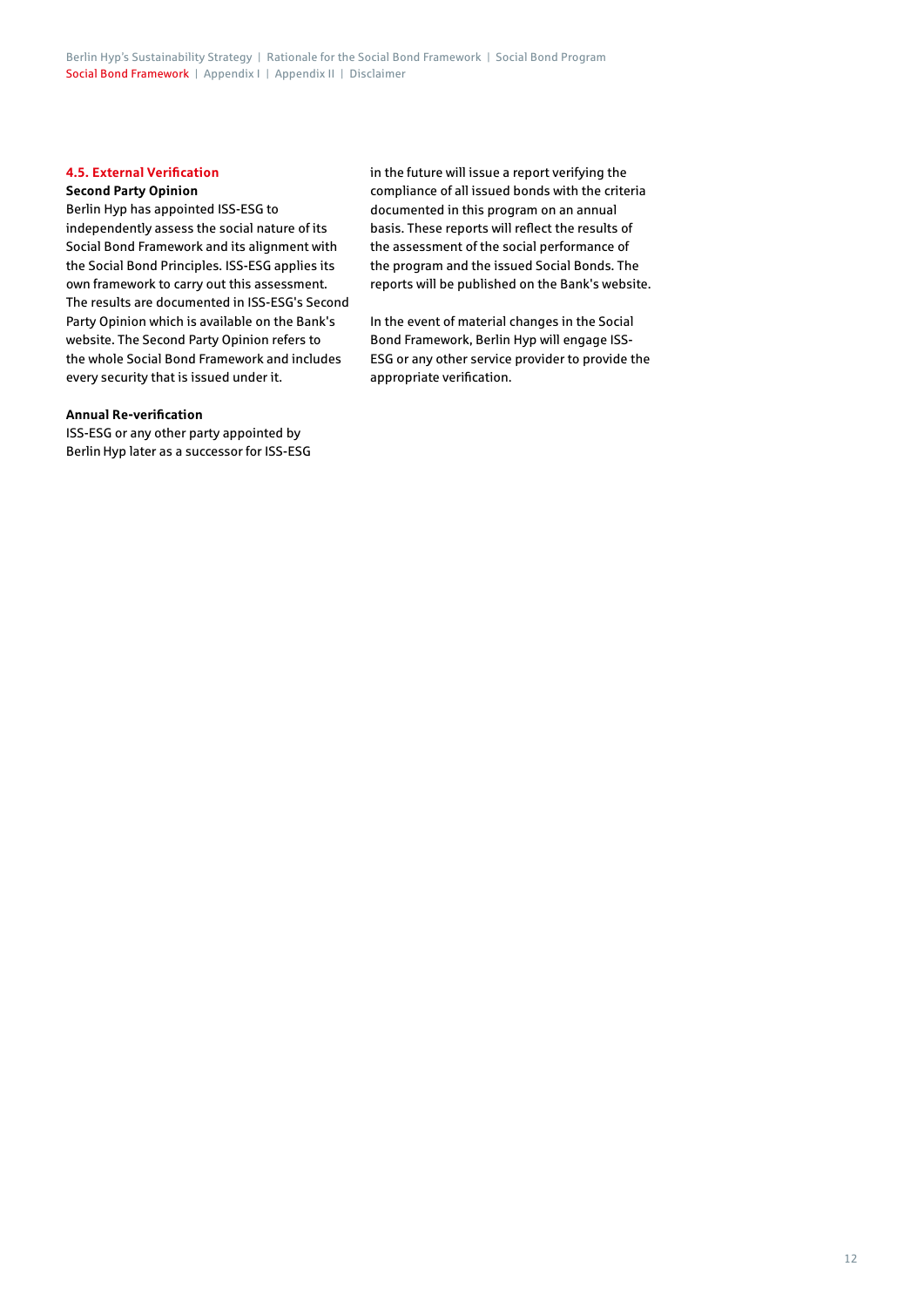# **Appendix I**

#### **The German Social Housing Context**

Municipal housing companies (MHCs) are housing companies (partially) owned by the respective municipality. The activities of an MHC are often an essential instrument of the housing policy of a municipality. A single municipality can own one or several MHCs, fully or partially. Special targets, arrangements and cooperation's either between the different MHCs a single municipality is involved in or between a MHC and the municipality itself are often defined in a special cooperation agreement (Kooperationsvertrag, KoopV).

**MHCs** are usually characterized by a strong social commitment and low rents.<sup>22</sup> Moreover, MHCs are non-profit oriented and aim to fulfil social compatibility via their pursuit of urban returns.23

**Housing co-operatives** (HCOs) are housing companies legally based on the Cooperative Act (Genossenschaftsgesetz, GenG). The members of housing co-operatives are their shareholders and at the same time (at least partly) also the tenants of their flats. The members benefit from a lifelong right of residence. An HCO cannot be sold and its sole interest is to provide housing at an affordable rate to its members while continuously investing in (new) buildings. HCOs are also characterized by their principle of non-profit orientation.

## **Private providers** and **project developers**

are profit oriented suppliers of housing. For housing loans to these companies to be eligible under this framework, the companies must publicly commit to affordable housing and social responsibility. This makes those companies accountable and allows for better comparability of goals and successes.

# **Housing Benefit Act Test**

The rationale of the Housing Benefit Act Test is that under the Housing Benefit Act tenants have a right to receive a Housing Benefit if a) the space of the apartment they live in does not exceed the Appropriate Living Space and if b) their total net income is not higher than the Maximum Income Threshold. At the same time, for calculating the level of subsidies only gross basic rents<sup>24</sup> not higher than the respective Rent Level Regulation in relation to the number of tenants are considered.

The Housing Benefit Act Test is run in several steps:

- a) Determining the city or district the housing building is located.
- b) Collecting the data on the total living space, the total monthly rent payments and the total number of flats of the housing building. Should the rent payments only be available in form of net basic rents they will be multiplied with a factor of 1.15 as a proxy to achieve the gross basic rent. This adjustment is necessary since the Housing Benefit is calculated on the basis of the gross basic rent. The factor 1.15 derives from the average difference between net basic rents and gross basic rents as published in an analysis by the Federal Statistical Office (Statistisches Bundesamt).
- c) Calculating the average living space per flat (in square meters).
- d) Calculating the average rent per flat.
- e) Estimating the average number of tenants per flat, based on the concept of the Appropriate Living Space (see below).
- f) Determining the Rent Level Regulation (Mietstufe, specified in the Housing Benefit Act HBA; Wohngeldgesetz, WoGG; for details see below) for the city or district the housing building is located. The Rent Level Regulation will be adjusted by the Heating Cost Contingency introduced in 2021 in the Housing Benefit Act. The resulting number will be multiplied with a factor of 1.10. This factor derives from Federal Social Court ruling BSG 30.1.2019 – B 14 AS 24/18 R and

<sup>&</sup>lt;sup>22</sup> The median basic rent at the end of 2017 was  $£5.04$  per m<sup>2</sup> (BBSR 2020, p. 74).

<sup>&</sup>lt;sup>23</sup> The term urban return does not refer to a business profit from renting or selling a building or land, but attempts to add up ecological, social and societal returns for the city. Examples of these added values are the provision of affordable housing (affordability), the emergence of Third Places in the neighbourhood or the positive urban climatic effects of unsealing.

<sup>24</sup>  Gross basic rents include utility and service payments. In contrast net basic rents describe rental payments without any additional utilities included.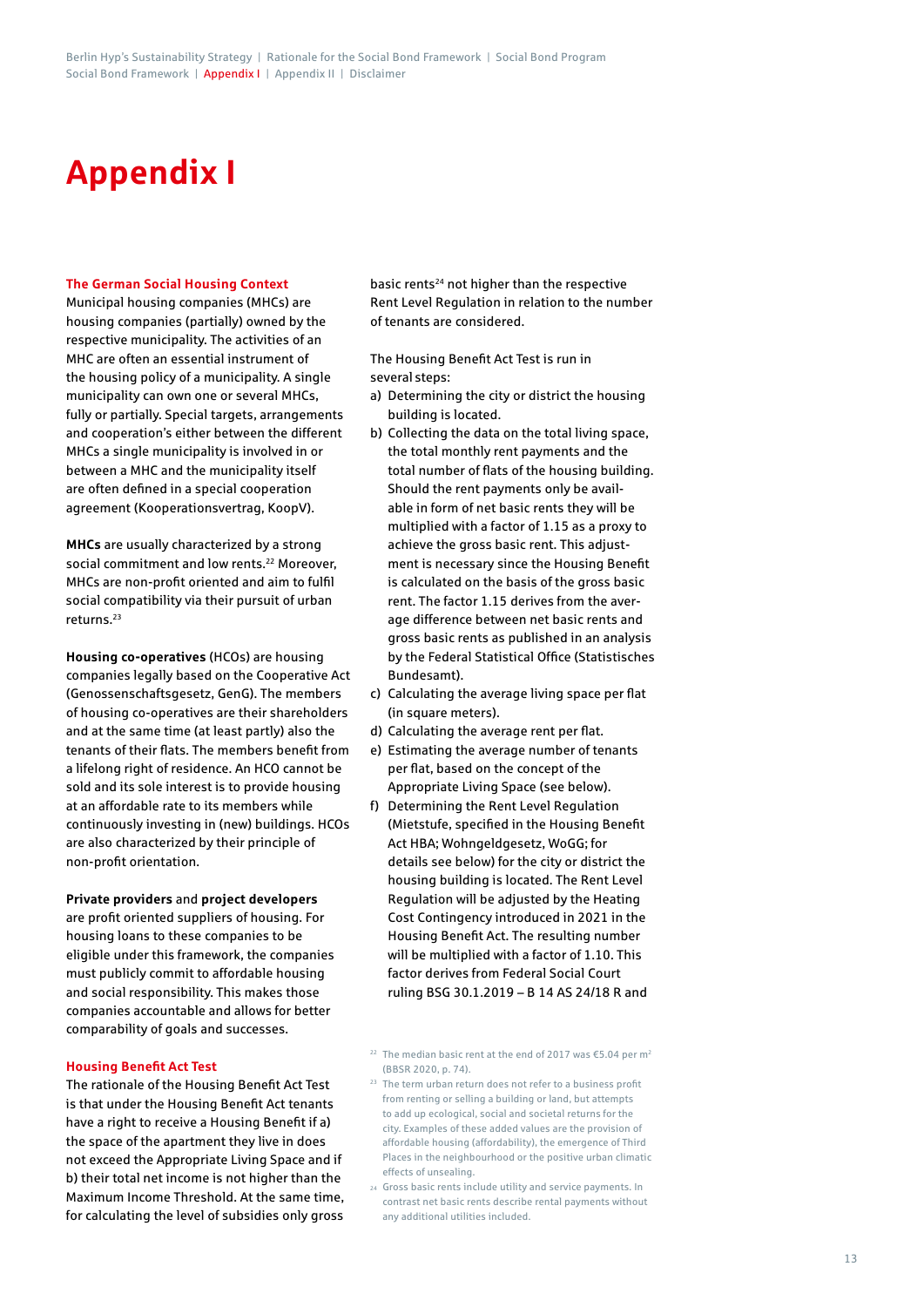BSG 3.9.2020 – B 14 AS 34/19 R and aims for adjusting the Rent Level Regulation to the actual market situation.

g) If the average gross basic rent calculated under d) is not higher than the adjusted Rent Level Regulation calculated under f) the Housing Benefit Act Test is passed and the loan for the housing building is eligible (see formular below).

# **Eligibility criteria for loans for Affordable Housing Buildings**

Gross Basic Rent=Net Basic Rent · 1.15≤ Rent Level Regulation $1$  – Heating Cost Contingency · 1.1

## **The Housing Benefit Concept**

Eligibility for receiving a Housing Benefit payment ("Wohngeld") under the Housing Benefit Act is determined by the number of tenants the respective flat provides an Appropriate Living Space for, the difference between gross basic rent and Rent Level Regulation as well as the tenants' income, which must be below the Maximum Income Threshold.

## **The concept of an Appropriate Living Space**

The Appropriate Living Space per number of tenants is determined by the so called Target Area in the Housing Benefit System ("Richtfläche in der Wohngeldsystematik"). It determines that for a one-person household the Appropriate Living Space is 48 square meters, for a two-person household it is 62 square meters, and for each additional person per household it is 12 square meters.

This classification results in a gap in living space between the individual household sizes. For practical reasons we have therefore added the gap in living space between the individual household sizes to the respective next following larger type of household. As a result, we have used the following classification of Appropriate Living Space when running the Housing Benefit Act Test:

- $\rightarrow$  up to 48m<sup>2</sup> for a one-person household
- $\rightarrow$  49-62m<sup>2</sup> for a two persons household
- $\rightarrow$  63-74m<sup>2</sup> for a three persons household
- $\rightarrow$  75-86m<sup>2</sup> for a four persons household
- $\rightarrow$  and 12m<sup>2</sup> for each additional person per household

## **The Rent Level Regulation**

The maximum amounts up to which rents can be subsidized by Housing Benefits are adapted according to the regional rent level. The specification of the Rent Level Regulation is run in several steps. First, the average gross basic rent including utility and services on a federal level for flats of an Appropriate Living Space for different numbers of household members is specified. In a second step, the average gross basic rent levels of the main tenants receiving Housing Benefits are calculated for each city with more than 10,000 inhabitants as well as for every county and district. The deviations of the local levels from the federal levels are clustered in seven different Rent Level Regulations (Mietstufen), with level I. reflecting those areas with rents below or equal to 85% of the federal average; II. 85% – 94%; III. 95% – 104%; IV. 105% – 114%; V. 115 – 124%; VI. 125% - 134%; and VII. ≥125%. In a final step, the maximum rent level that is considered for calculating the qualification for a Housing Benefit is determined for each Rent Level Regulation and different number of households (see table below).

Based on the Housing Benefit Act, this process is automatically adjusted bi-annually from 1.1.2022.

# **Maximum gross basic rent in €, by Rent Level Regulations and number of household members, as of 31.12.2021**

| Number<br>of house-<br>hold<br>members | Rent Level<br>Regulation |        | Ш      | Ш      | IV     | V        | VI       | VII      |
|----------------------------------------|--------------------------|--------|--------|--------|--------|----------|----------|----------|
| 1                                      |                          | 352.40 | 395.40 | 440.40 | 492.40 | 539.40   | 589.40   | 647.40   |
| 2                                      |                          | 427.60 | 479.60 | 534.60 | 597.60 | 654.60   | 715.60   | 785.60   |
| 3                                      |                          | 509.20 | 571.20 | 636.20 | 711.20 | 779.20   | 852.20   | 934.20   |
| 4                                      |                          | 593.80 | 666.80 | 741.80 | 828.80 | 909.80   | 993.80   | 1,090.80 |
| 5                                      |                          | 678.40 | 761.40 | 847.40 | 947.40 | 1,039.40 | 1,135.40 | 1.246.40 |
| any additional<br>household member     |                          | 80.6   | 91.6   | 102.6  | 114.6  | 124.6    | 142.6    | 156.6    |

# **The Maximum Income Threshold**

Only tenants whose total disposable income (§13-15 WoGG) is below the Maximum Income Threshold (\$19 WoGG) can apply for a Housing Benefit. The Maximum Income Threshold that applies since 01.01.2021 is depicted in table below.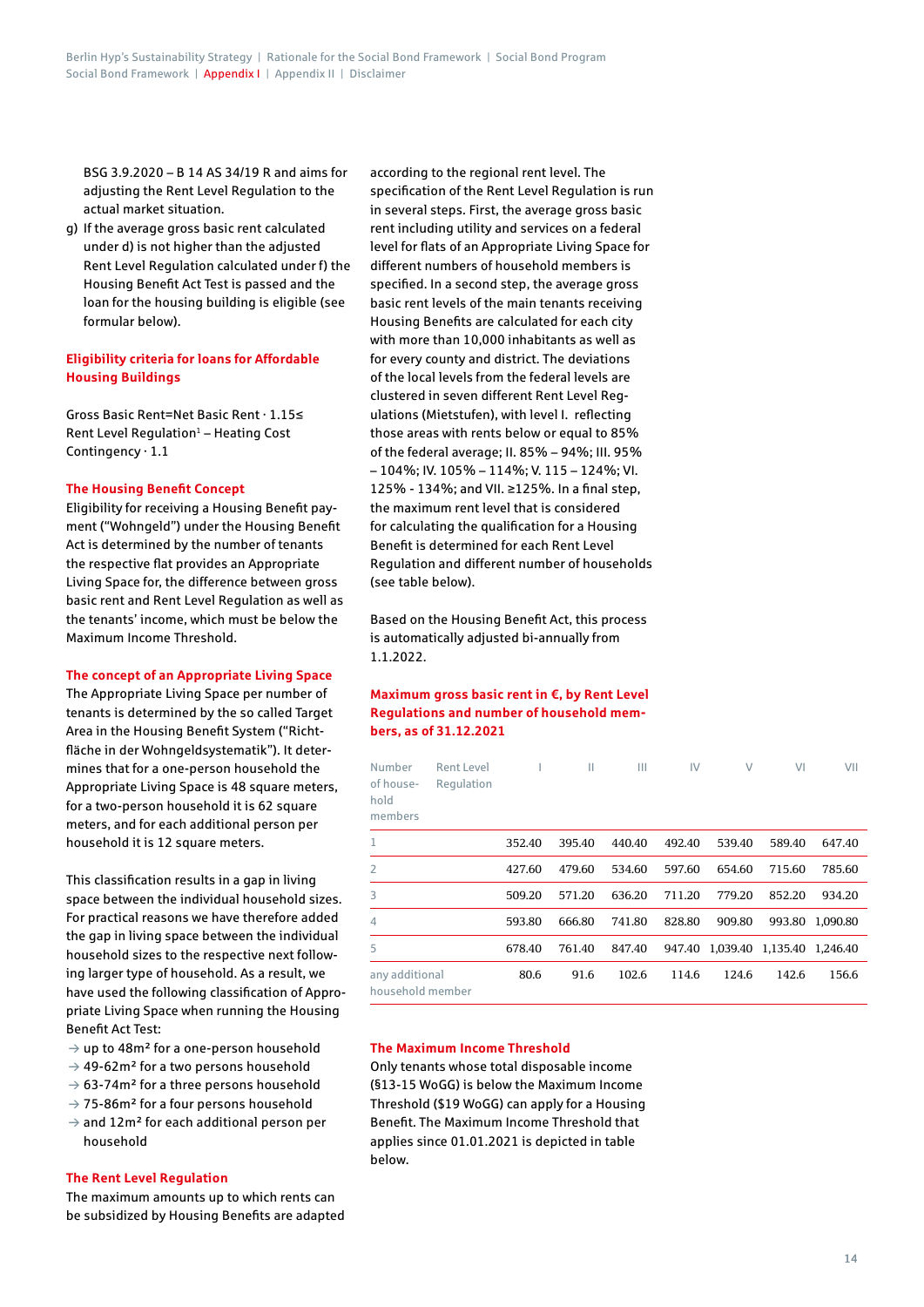# **Maximum disposable income per household (in €), as of 31.12.2021** (by number of household members (1-8) vs. the Rent Level Regulation (I-VII)

| Number<br>of house-<br>hold<br>members | <b>Rent Level</b><br>Regulation |       | Ш     | Ш     | IV    | $\vee$ | V <sub>1</sub> | VII   |
|----------------------------------------|---------------------------------|-------|-------|-------|-------|--------|----------------|-------|
| $\mathbf{1}$                           |                                 | 961   | 999   | 1,035 | 1,071 | 1,100  | 1,128          | 1,158 |
| $\overline{2}$                         |                                 | 1,314 | 1,367 | 1,417 | 1,468 | 1,510  | 1,550          | 1,592 |
| 3                                      |                                 | 1,605 | 1,665 | 1,721 | 1,779 | 1,826  | 1,871          | 1,917 |
| $\overline{4}$                         |                                 | 2,133 | 2,197 | 2,255 | 2,314 | 2,362  | 2,406          | 2,451 |
| 5                                      |                                 | 2,438 | 2,508 | 2,572 | 2,636 | 2,689  | 2,738          | 2,788 |
| 6                                      |                                 | 2,768 | 2,839 | 2,902 | 2,965 | 3,016  | 3,066          | 3,114 |
| $\overline{7}$                         |                                 | 3,013 | 3,086 | 3,153 | 3,219 | 3,271  | 3,326          | 3,376 |
| 8                                      |                                 | 3,361 | 3,411 | 3,515 | 3,589 | 3,648  | 3,712          | 3,770 |

# **Heating Cost Contingency**

At the beginning of 2021, the Heating Cost Contingency was introduced in the Housing Benefit Act. The Heating Cost Contingency aims to compensate for increasing heating costs triggered by the introduction of a CO<sub>2</sub> price for e.g. heating oil and gas at the beginning of 2021. The Heating Cost Contingency is calculated on the basis of the Target Area in the Housing Benefit Systemics and counts for € 0.30 per square meter. It is paid in addition to the regular Housing Benefit and already included in the Rent Level Regulation depicted in the table above. In detail, it amounts to a level depicted in the table below.

# **Heating Cost Contingency,** as of 31.12.2021

| Number of household<br>members                   | Contingency in $\epsilon$ |
|--------------------------------------------------|---------------------------|
| $\mathbf{1}$                                     | 14.40                     |
| 2                                                | 18.60                     |
| Amount for each<br>additional houshold<br>member | 3.60                      |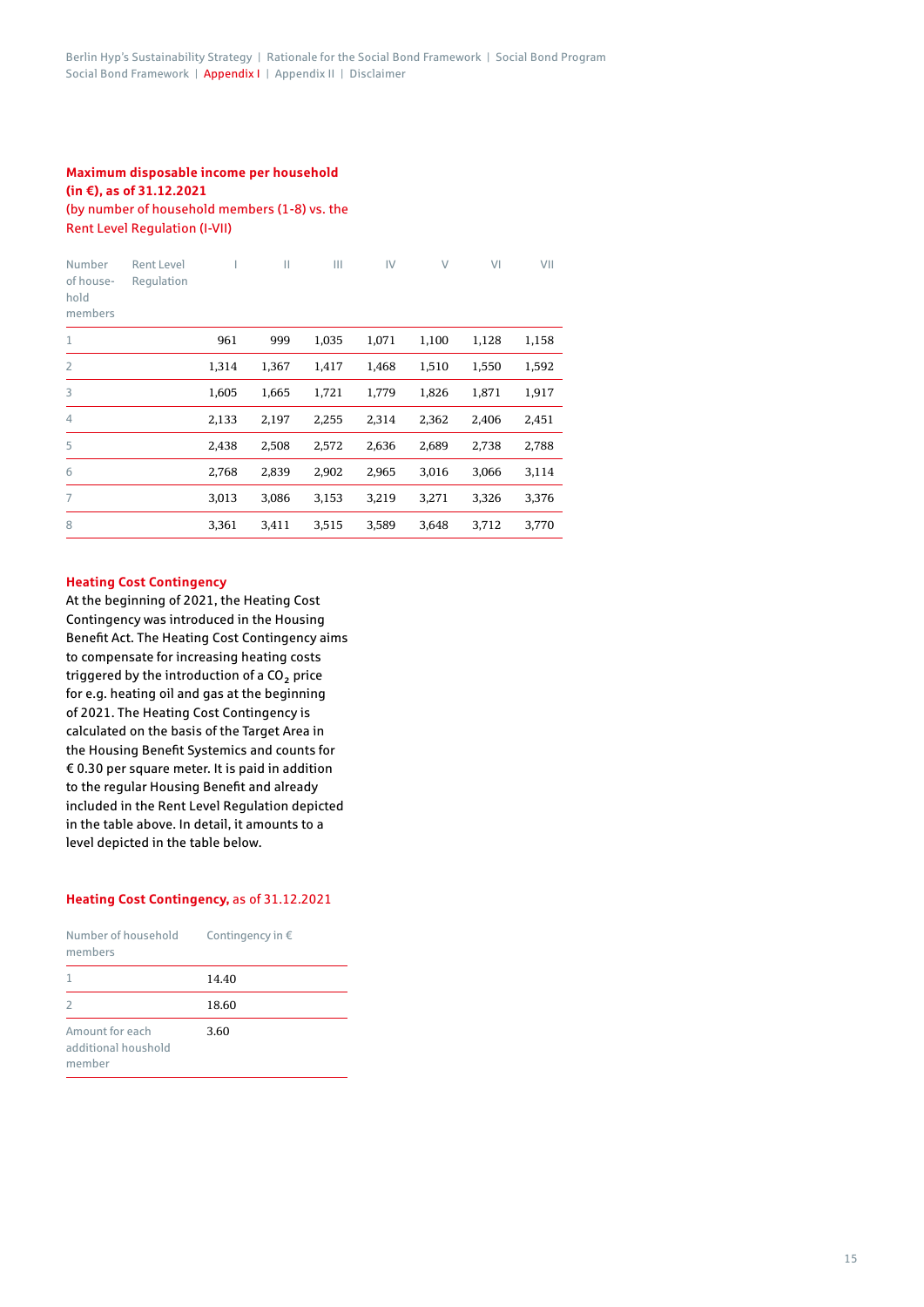# **Appendix II**

#### **Dutch Social Housing context:**

The 2015 update of the Dutch Housing Act<sup>25</sup> stipulates that the minister for housing and spatial planning allows associations with full legal capacity and foundations, whose aim is to operate exclusively in the field of public housing and to use their financial resources solely in the interest of public housing as institutions, to operate solely in the interest of public housing.26 Such an entity is called an authorized institution ("toegelaten instelling") or Social Housing Organisation (SHO). Private sector rental housing can also be defined as social housing in case rental prices of properties are below the liberalization threshold mentioned below.

Article 47 of the Dutch Housing Act provides that services of general economic interest (SGEI) are entrusted to the authorized institutions. Among other things, this refers to the housing of persons who, due to their income or other circumstances, experience difficulties in finding suitable housing, the construction for that purpose as well as acquiring rental properties with a social rental price not exceeding the liberalization threshold (2021: € 752.33 per month).

Article 48 provides that the authorized institution only enters into rental and lease agreement with regard to at least 90 percent of its homes in the regulated sector if the household income does not exceed the income limit. Article 16 of the Decree on Authorized Institutions for Public Housing 201527 together with the Regulation on Authorized Institutions

- <sup>25</sup> Staatsblad 2015, 231 | Overheid.nl > Officiële bekendmakingen (**[available here](http://officielebekendmakingen.nl)**)
- 26 For reference see Article 19:1 of the Dutch Housing Act (**[available here](https://wetten.overheid.nl/BWBR0005181/2020-03-14/#HoofdstukIIIa_Artikel19))** or wetten.nl - Regeling - Besluit toegelaten instellingen volkshuisvesting 2015 - BWBR0036702 (overheid.nl)
- <sup>27</sup> **[available here](https://www.woningmarktbeleid.nl/actueel/nieuws/2021/11/04/indexering-inkomens-voor-woningtoewijzing-verkoopregels-en-passend-toewijzen)**

for Public Housing 2015 determine that this income limit is €38,035 (2019) with regard to at least 80 percent of these homes, and €42,436 (2019) with regard to a maximum of 10 percent of these homes, as stated above.

In addition, Article 14 also provides standard income levels ("norminkomen") depending on the number of people in the household and age of the persons:

- $\rightarrow$  €24,075 for a one person household
- $\rightarrow$  €32,675 for a multiple person household
- $\rightarrow$  €22,987.94 for a one person elderly household
- $\rightarrow$  €30,430.41 for a multiple elderly persons household.

Both the liberalization threshold and income limits are updated on an annual basis per the first of January.

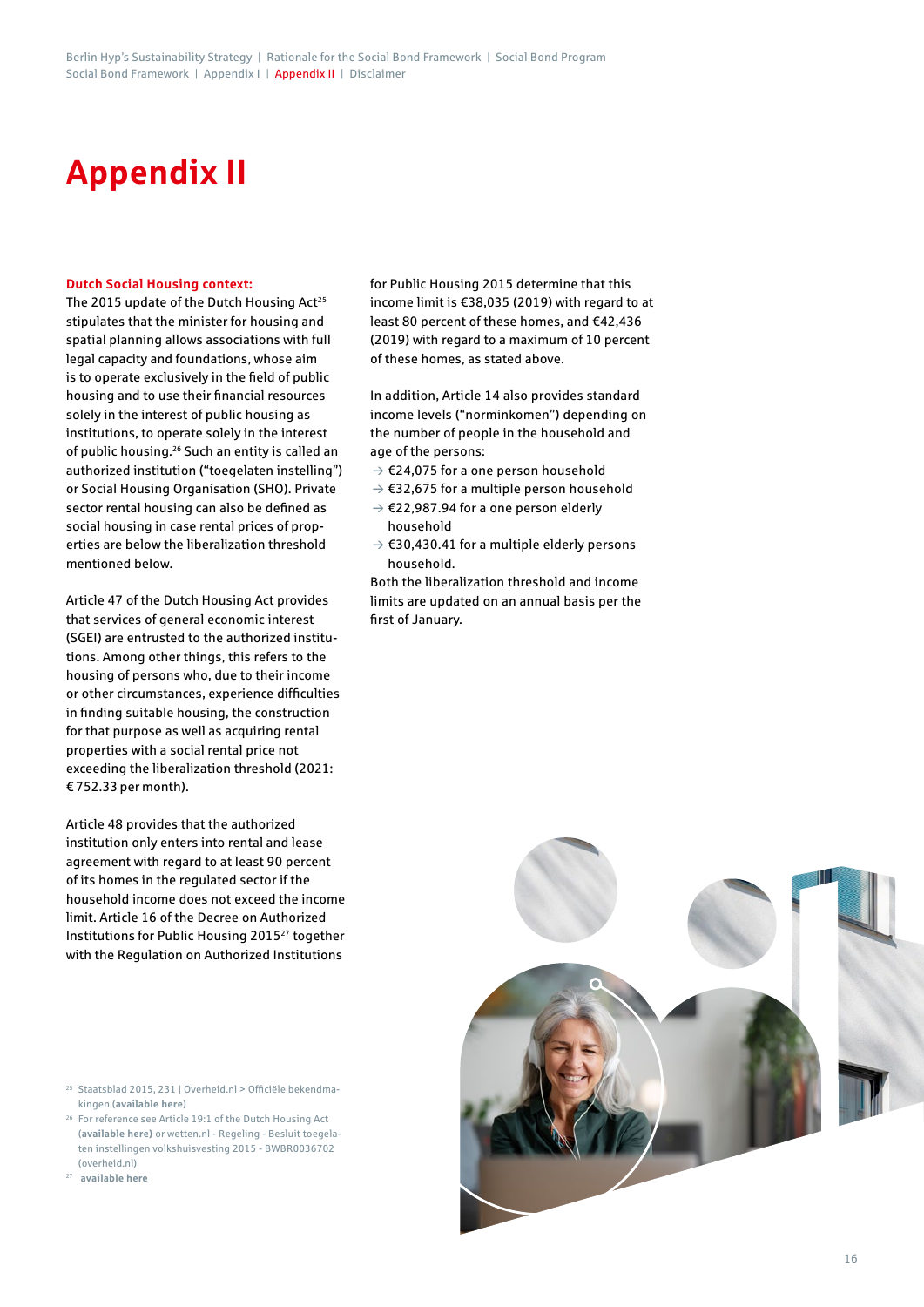# **Disclaimer**

This Social Bond Framework (the "Framework") does not constitute or form part of and should not be construed as any offer or invitation to sell or issue, or any solicitation of any offer to purchase or subscribe for, any securities of Berlin Hyp AG ("Berlin Hyp") in any jurisdiction or an inducement to enter into investment activity nor should it or any part of it, or the fact of its distribution, form the basis of, or be relied on in connection with, any purchase, sale or subscription for any securities of Berlin Hyp or be relied on in connection with any contract or commitment or investment decision whatsoever. Neither the Framework nor any other related material may be distributed or published in any jurisdiction in which it is unlawful to do so, except under circumstances that will result in compliance with any applicable laws and regulations. Persons into whose possession such documents may come must inform themselves about, and observe any applicable restrictions on distribution. Any bonds or other debt instrument that may be issued by Berlin Hyp from time to time, shall be offered by means of a separate prospectus or offering document (including any supplement thereto) in accordance with all applicable laws (including any selling restrictions).

Any decision to purchase any such securities should be made solely on the basis of the information contained in any such prospectus or offering document (including any supplement thereto) provided in connection with the offering of such securities, and not on the basis of this Framework.

The information and opinions contained in this Framework are provided as of the date of this Framework and are subject to change without notice. Berlin Hyp assumes best efforts however no guarantee to update or keep current or revise the information or opinions contained in this Framework, regardless of whether such information or opinions are affected by the results of new information, future events or otherwise. Undue reliance should not be placed on the information and opinions contained in this Framework. This Framework represents current Berlin Hyp policy and intent, is subject to change and is not intended to, nor can it

be relied on, to create legal relations, rights or obligations. This Framework is intended to provide non-exhaustive, general information. The information contained in this Framework does not purport to be comprehensive and, unless differently specified in this Framework, has not been independently verified by any independent third party. This Framework may contain or incorporate by reference public information not separately reviewed, approved or endorsed by Berlin Hyp and accordingly, no liability is accepted by Berlin Hyp or any of their respective members, directors, officers, agents or employees or any other person as to, and no reliance should be placed on, the fairness, accuracy, reasonableness or completeness of such information. None of Berlin Hyp or any of their respective members, directors, officers, agents or employees nor any other person accept any liability whatsoever for any loss howsoever arising from any use of the Framework or its contents or otherwise arising in connection with the Framework.

This Framework may contain statements about plans, objectives, goals, strategies, future events or performance and expectations that are forward-looking statements and which are based upon various assumptions and other statements which are inherently subject to significant uncertainties and contingencies which are difficult or impossible to predict and are beyond Berlin Hyp's control. Forwardlooking statements inherently involve risks and uncertainties that could cause actual results to differ materially from those predicted in such statements. None of the future projections, expectations, estimates or prospects in this Framework should be taken as forecasts or promises nor should they be taken as implying any indication, assurance or guarantee that the assumptions on which such future projections, expectations, estimates, goals, or prospects have been prepared are correct or exhaustive or fully stated in the Framework. No representation is made as to the suitability of any social bonds to fulfill environmental and sustainability criteria required by prospective investors.